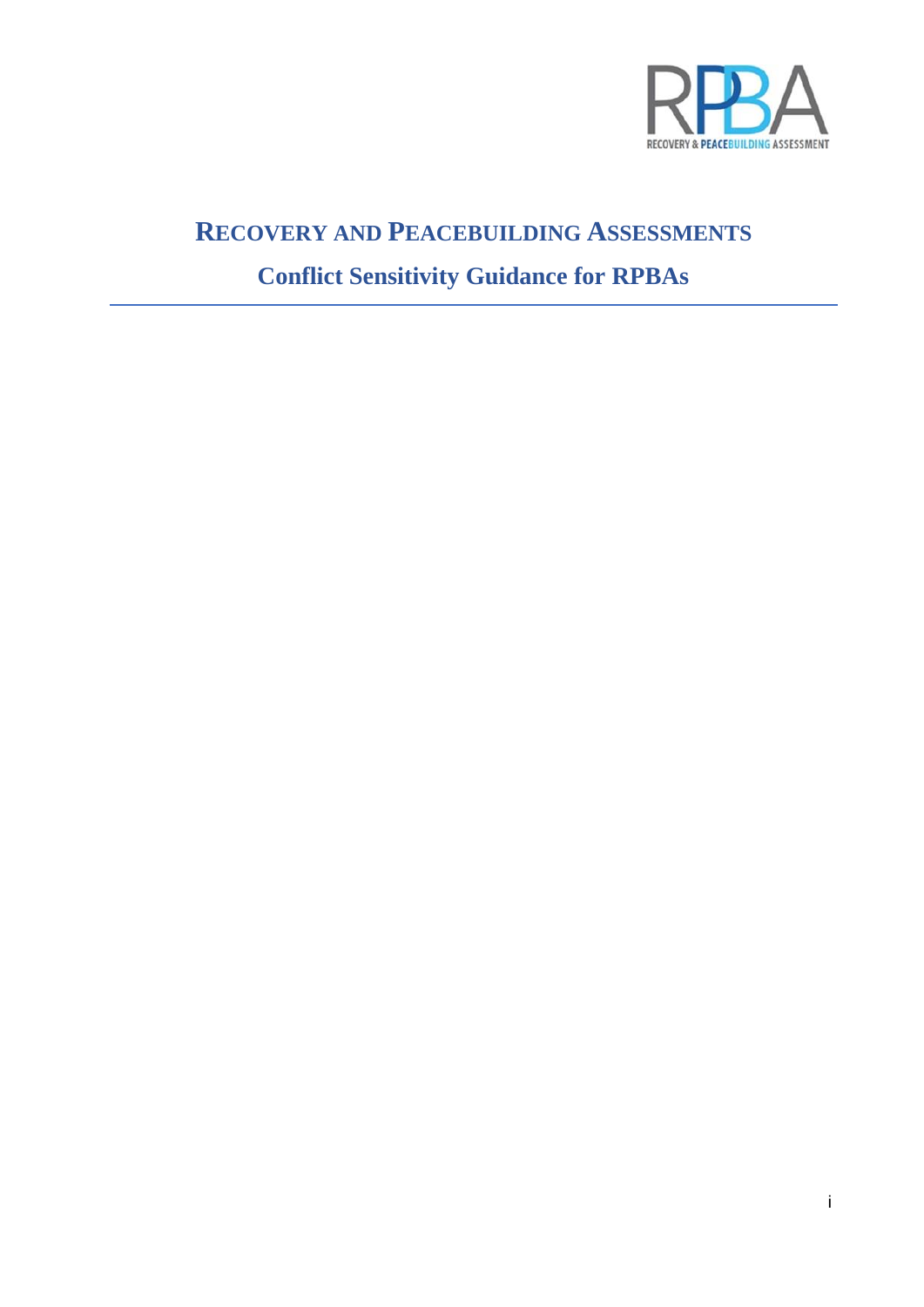# <span id="page-1-0"></span>Acknowledgements

ThisguidancewasdevelopedwithassistancefromtheRecoveryandPeacebuildingAssessmentSecretariat and written by Phil Vernon. Further helpful advice and suggestions were provided by a number of peoplefamiliar with Recovery and Peacebuilding Assessments and conflict sensitivity: Ingela Andersson, Allegra Baiocchi, Sarah Baynes, Giovanni Boccardi, Ben Burckhart, Jos de la Haye, Spyros Demetriou, Léonie Evers, Donata Garassi, Rachel Goldwyn, Michael Jelenic, Pierre Kamano, Joerg Kuehnel, Chetan Kumar, Gabbie Mellor, Tim Molesworth, Brian O'Neill, Monica Rijal, Tore Rose, Jago Salmon, Neelam Verjee, Kanae Watanabe, Muhammad Yusufari and Ricardo Zapata-Marti.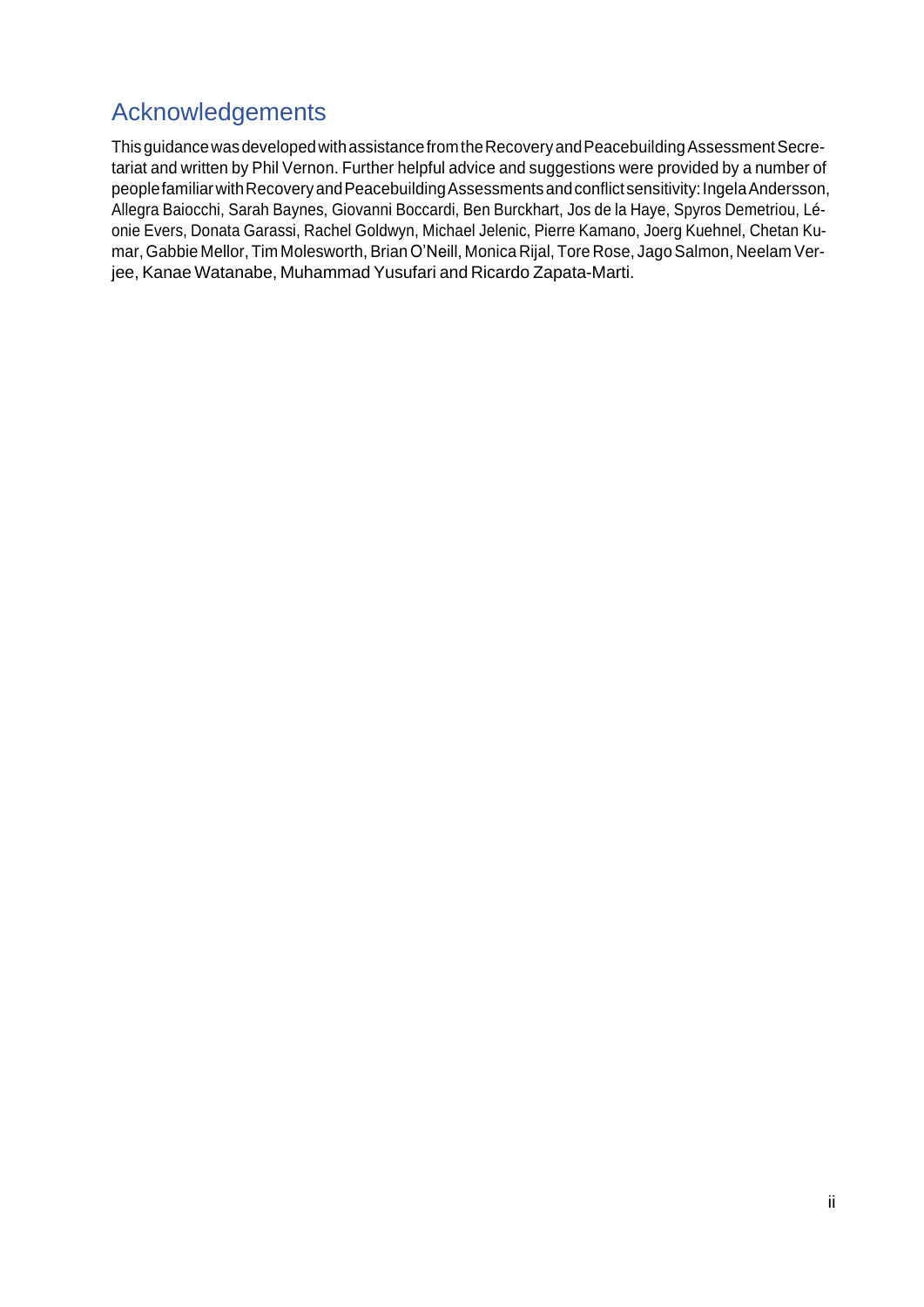# **Contents**

| PART ONE: AN OVERVIEW OF CONFLICT SENSITIVITY IN RECOVERY AND PEACEBUILDING |  |  |  |  |
|-----------------------------------------------------------------------------|--|--|--|--|
|                                                                             |  |  |  |  |
| 1.                                                                          |  |  |  |  |
| 2.                                                                          |  |  |  |  |
| 3.                                                                          |  |  |  |  |
| PART TWO: PRACTICAL GUIDANCE FOR IMPLEMENTING RECOVERY AND PEACEBUILDING    |  |  |  |  |
| 4.                                                                          |  |  |  |  |
| 4.1                                                                         |  |  |  |  |
| 4.2                                                                         |  |  |  |  |
| 4.3                                                                         |  |  |  |  |
| 5.                                                                          |  |  |  |  |
|                                                                             |  |  |  |  |
|                                                                             |  |  |  |  |
|                                                                             |  |  |  |  |

# <span id="page-2-0"></span>Table of Figures

| Figure 3: Generic illustrations of conflict insensitivity and conflict sensitivity in Recovery and                                                                                                 |  |
|----------------------------------------------------------------------------------------------------------------------------------------------------------------------------------------------------|--|
|                                                                                                                                                                                                    |  |
| Figure 5: Conflict Sensitivity RoadMap-Nine steps for conflict sensitising recovery & peacebuilding                                                                                                |  |
| Figure 6: Guiding questions for framing and decision making, of particular relevance when RPBAs are<br>being planned, and priorities chosen and validated (steps 1, 4, 7 and 9 in Figure 5)  16    |  |
| Figure 7: Guiding questions on the conflict sensitivity of RPBA teams, of particular salience when scoping<br>and assessment teams are being formed and deployed (steps 2 and 5, see Figure 5)  18 |  |
| Figure 8: Guiding conflict sensitivity questions for data collection and analysis (steps 3, 6 and 8, see                                                                                           |  |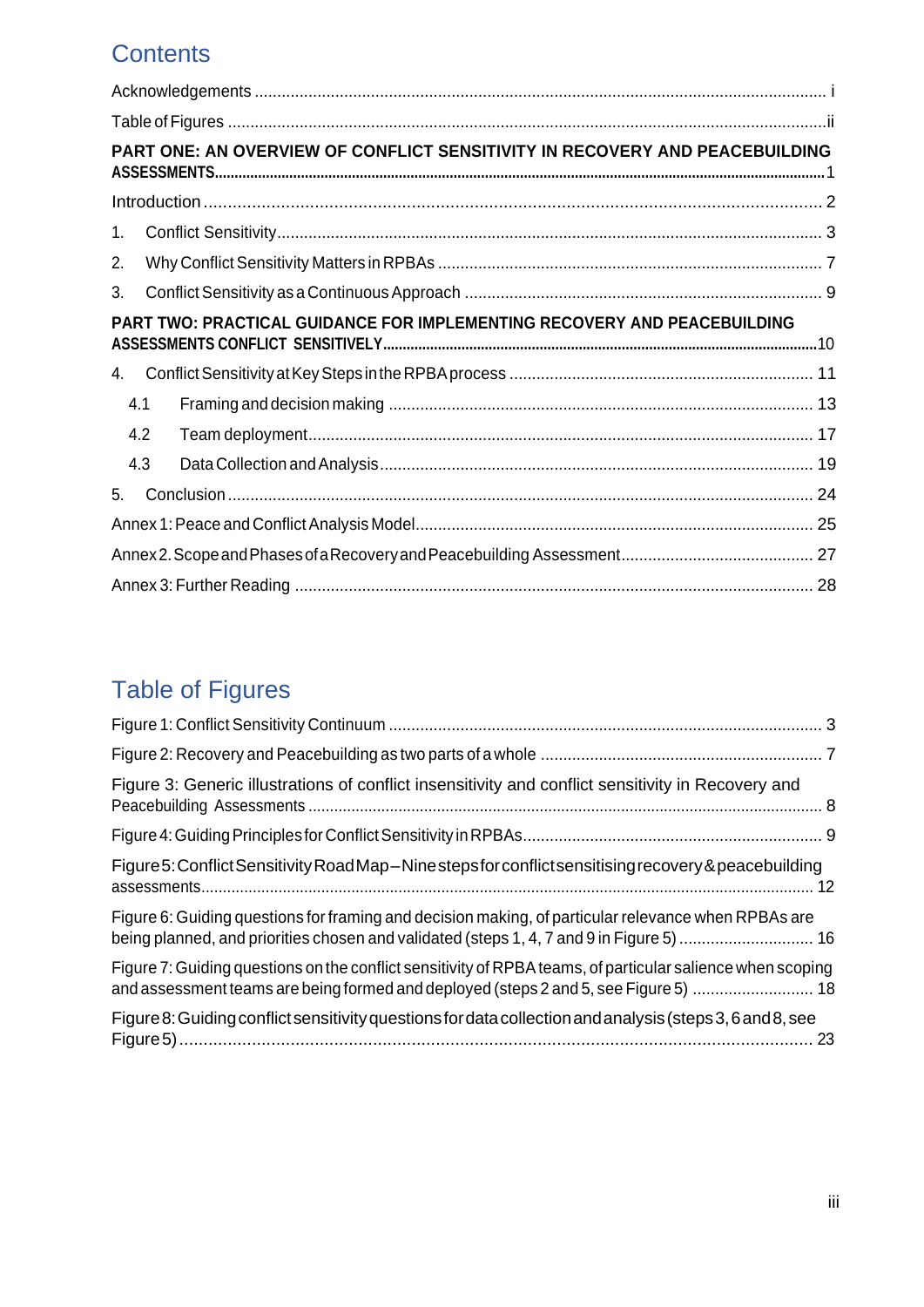# <span id="page-3-0"></span>PART ONE: AN OVERVIEW OF CONFLICT SENSITIVITY IN RECOVERY AND PEACEBUILDING ASSESSMENTS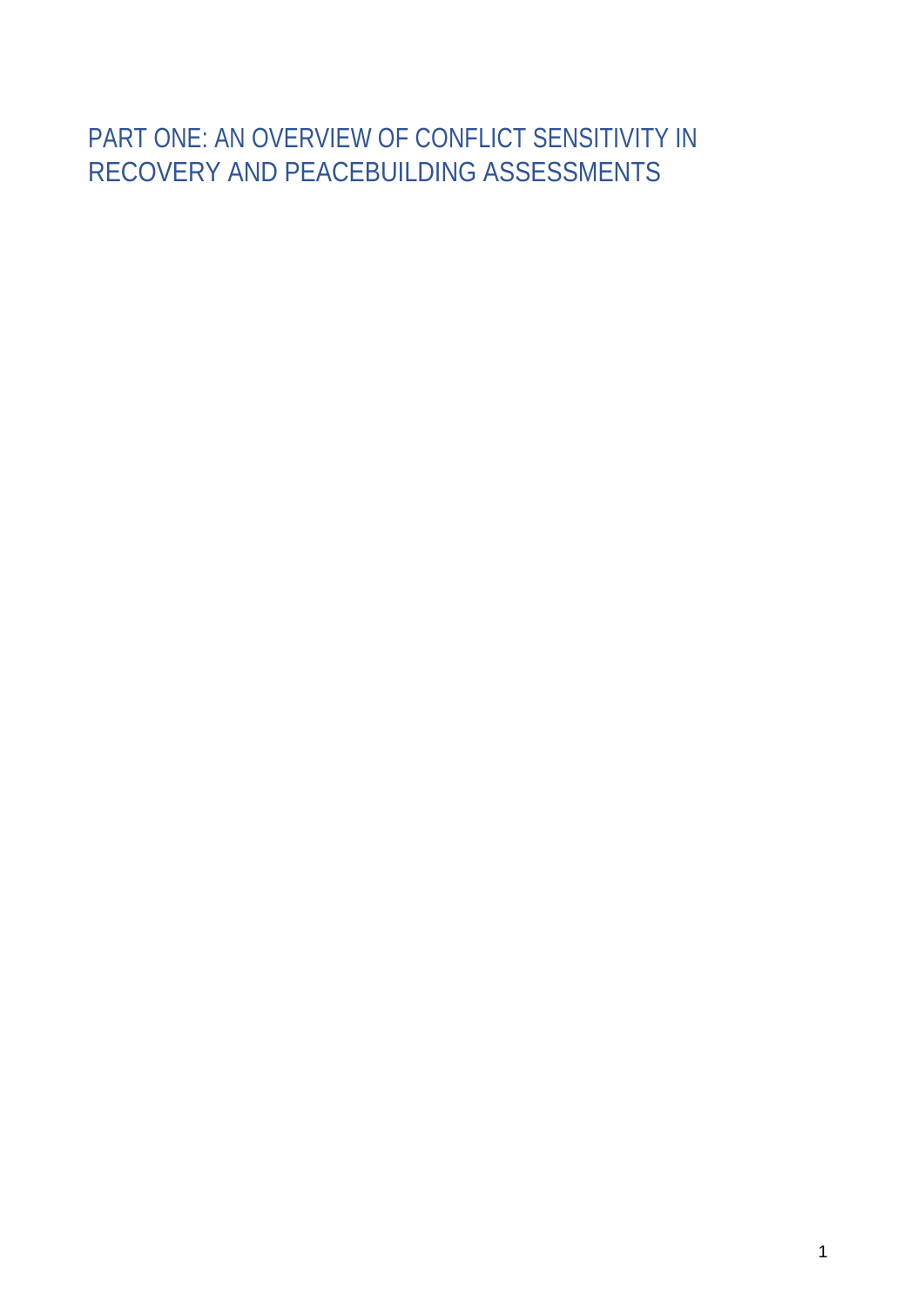# <span id="page-4-0"></span>**Introduction**

This document provides guidance to the leadership, staff, consultants and collaborators of governments andinternationalorganisationsworkingonRecoveryandPeacebuildingAssessments(RPBAs).RPBAsare undertaken by governments in conflict affected contexts, with support from the European Union, the United Nations and the World Bank, in line with the Joint Declaration on Post-Crisis Assessments and Recovery Planning<sup>1</sup>. These are transitional assessments, designed to identify and address short and medium term recovery and peacebuilding requirements, while laying the foundations for the elaboration of a longer term recovery and peacebuilding strategy, in countries facing conflict, or transitioning out of a conflict related crisis.

Building on the general RPBA guidance, $^2$  this document explains why RPBAs need to be conflict sensitive to  $\,$ maximisetheireffectiveness,andhowthiscanbeachieved.Itisissuedagainstthebackgroundofanincreasedinternationalcommitmenttopeacebuilding,asreflectedintherecent*PathwaysforPeace*publishedbytheWorldBankandtheUnitedNations.3Thisinturnacknowledgestheincreasingneedtooperateeffectivelyinsituationsofprotractedconflict,andthatpeaceandstabilityremainfragileinpost-conflict situations. Governments, along with international institutions providing support, need to take care to avoid undermining recovery and stability, while delivering incremental progress towards more sustainable peace and development. In other words, they need to operate conflict sensitively, promoting peace, and avoiding doing harm.

RPBAs are complex, multi-dimensional processes, mobilising many different local, national and international organisations, in situations which are themselves highly complex and fragile. Theirtask is challenging. Every RPBA is different, depending on the circumstances. This document therefore avoids prescription, offering rather options and suggestions that can be adapted to the circumstances.

Part One is an overview of conflict sensitivity, in which the first section defines and explains conflict sensitivity, while section two explains why it is important in RPBAs. Section three argues that a conflict sensitivity lens should be deployed continuously during RPBAs, and lists the principles which underpin this.

PartTwoprovidesmoredetailedpracticalguidance.Itshowshowconflictsensitivitycanbeputintopractice at key moments in the RPBA process, by paying particular attention to how issues are framed, and decisions made, to the deployment of teams, and to data collection and analysis processes.

Annexes include an adapted peace andconflict analysis model, asummary ofthe main phases of an RPBA process, and sources of further guidance and knowledge.

<sup>1</sup>EuropeanUnion,UnitedNationsandWorldBank(2008).JointDeclarationonPost-CrisisAssessmentsandRecovery Planning.

<sup>&</sup>lt;sup>2</sup> Joint Recovery and Peacebuilding Assessments (RPBAs). A Practical Note to Assessment and Planning. European Union, United Nations, World Bank, 2017.

<sup>3</sup> Pathways for Peace: Inclusive Approaches to Preventing Violent Conflict. United Nations; World Bank, 2018.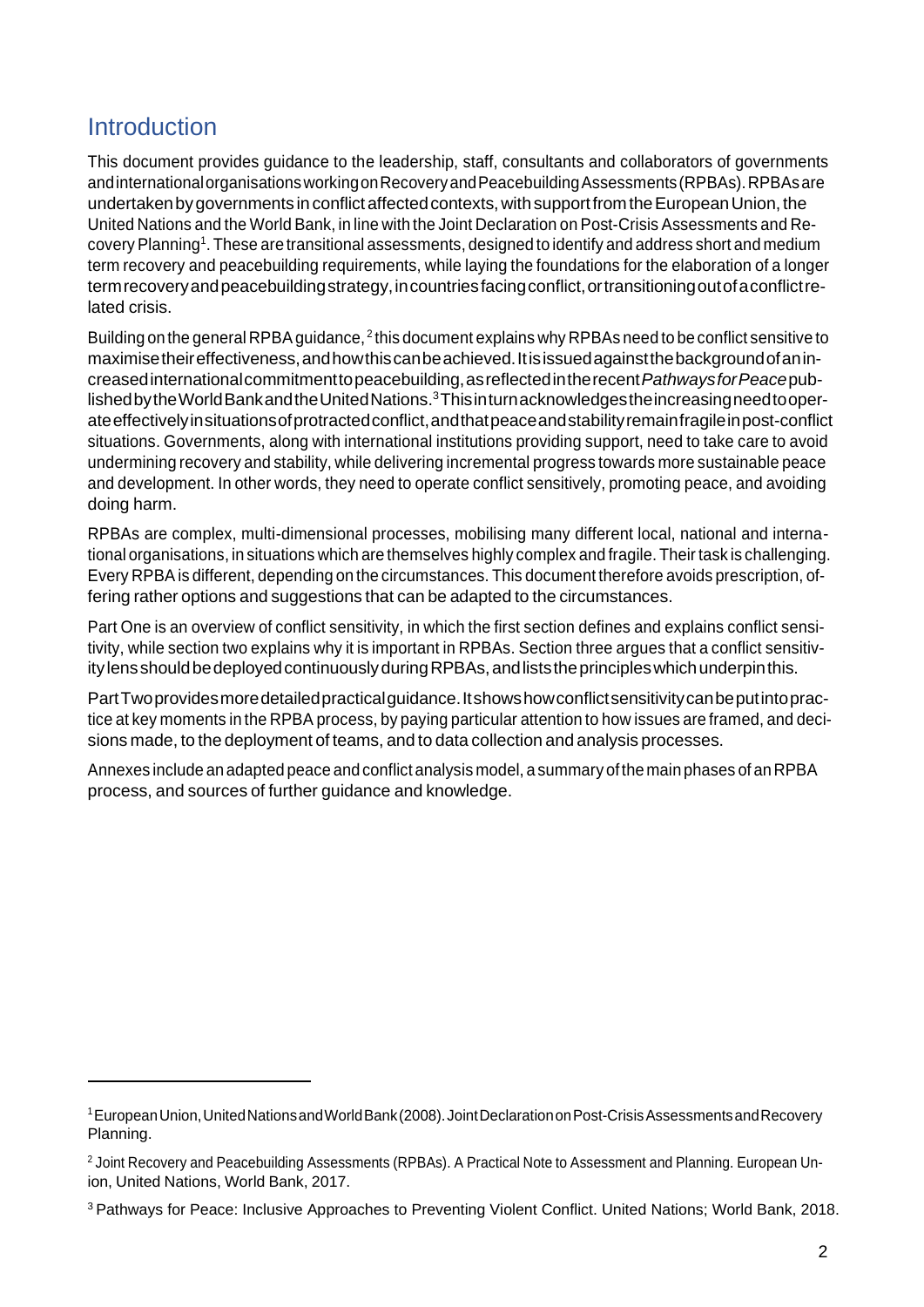# <span id="page-5-0"></span>1. Conflict Sensitivity

Conflictsensitivityisthesimpleideathatanyinterventioninafragileorconflict-affectedcontextislikelyto interact with the peace and conflict dynamics there. This can not only affect the intervention, potentially underminingitsimplementationandeffectiveness,butitcanalsoalterthepeaceandconflictdynamics themselves,whichmayfurtherinfluencetheinterventioninreturn.Theseinteractions,andtheirconsequences, can be positive or negative, direct or indirect, and large or small, intentional or not.

Conflict sensitive approaches take account of peace and conflict, deliberately and purposefully, by:

Designing and implementing interventions with an understandingoflatentoractualconflictandpeacedynamics, and how interventions might interact with these, for better or worse

Using smart design, continuous monitoring and adaptive management, to avoid or mitigate any negative impacts, and maximise positive impacts, on either the context or the project.

When issues are identified through the conflict sensitivity lens, there are broadly two ways to respond:

- a) By changing the design or approach so that the issue is resolved
- b) By adopting a mitigation strategy and measures to minimise potentialharms.

Conflict sensitive practice is largely about asking the right questions, generating a set of options, and working with a continuous eye on how the situation evolves. This implies a need for a thorough context analysis, and continuous monitoring and adaptation. Mitigation approaches are particularly important where there is no obvious solution.

### **Conflict insensitive water system rehabilitation**

When water supply systems destroyed in a civil war are rebuilt, engineers may unwittingly encroach on land belonging to members of an identity group whose sense of exclusion had helped fuel the original conflict. If their sense of grievanceisthusrekindled,thiscouldundermineafragilepeace,andalsopreventtheprojectachievingitsobjectives.Tomakematters worse, if the water is being supplied mainly to anareawhereamoredominantidentitygroup is located, this could be perceived as favouring them, further fuelling the grievances of the marginalised group, and potentially re-kindling conflict.

In another example of conflict insensitivity, but this time with positive outcomes, the project might – again unwittingly – choose to lay the water pipes on uncontentious land, and provide water supplies equitably to members of both groups,therebycontributingtoasenseoffairness,garneringwidesupport,andmakingthe project outcomes easier to achieve.

Conflictsensitivityisoftenshownonacontinuum,asinFigure1.Inthis,aconflictinsensitive(sometimes called a 'conflict blind') approach takes no account of conflict dynamics, nor therefore of likely interactions with them – just as in the water project example above.

| <b>Figure 1: Conflict Sensitivity Continuum</b>                                                                                                    |                                                                                                                                                                          |                                                                                                                                                           |  |  |
|----------------------------------------------------------------------------------------------------------------------------------------------------|--------------------------------------------------------------------------------------------------------------------------------------------------------------------------|-----------------------------------------------------------------------------------------------------------------------------------------------------------|--|--|
| <b>Conflict insensitive</b>                                                                                                                        | <b>Conflict sensitive</b>                                                                                                                                                |                                                                                                                                                           |  |  |
|                                                                                                                                                    | Do no Harm                                                                                                                                                               | <b>Peacebuilding</b>                                                                                                                                      |  |  |
|                                                                                                                                                    |                                                                                                                                                                          |                                                                                                                                                           |  |  |
| Programming makes no purposeful<br>attempt to understand the peace<br>and conflict dynamics, nor how the<br>intervention may interact with<br>them | Programming is designed and<br>implemented with the aim of<br>avoiding harm, either to people or<br>the project, by its interactions with<br>peace and conflict dynamics | Programming intends to contribute<br>to peace, while avoiding harm to<br>people or the project by its<br>interactions with peace and conflict<br>dynamics |  |  |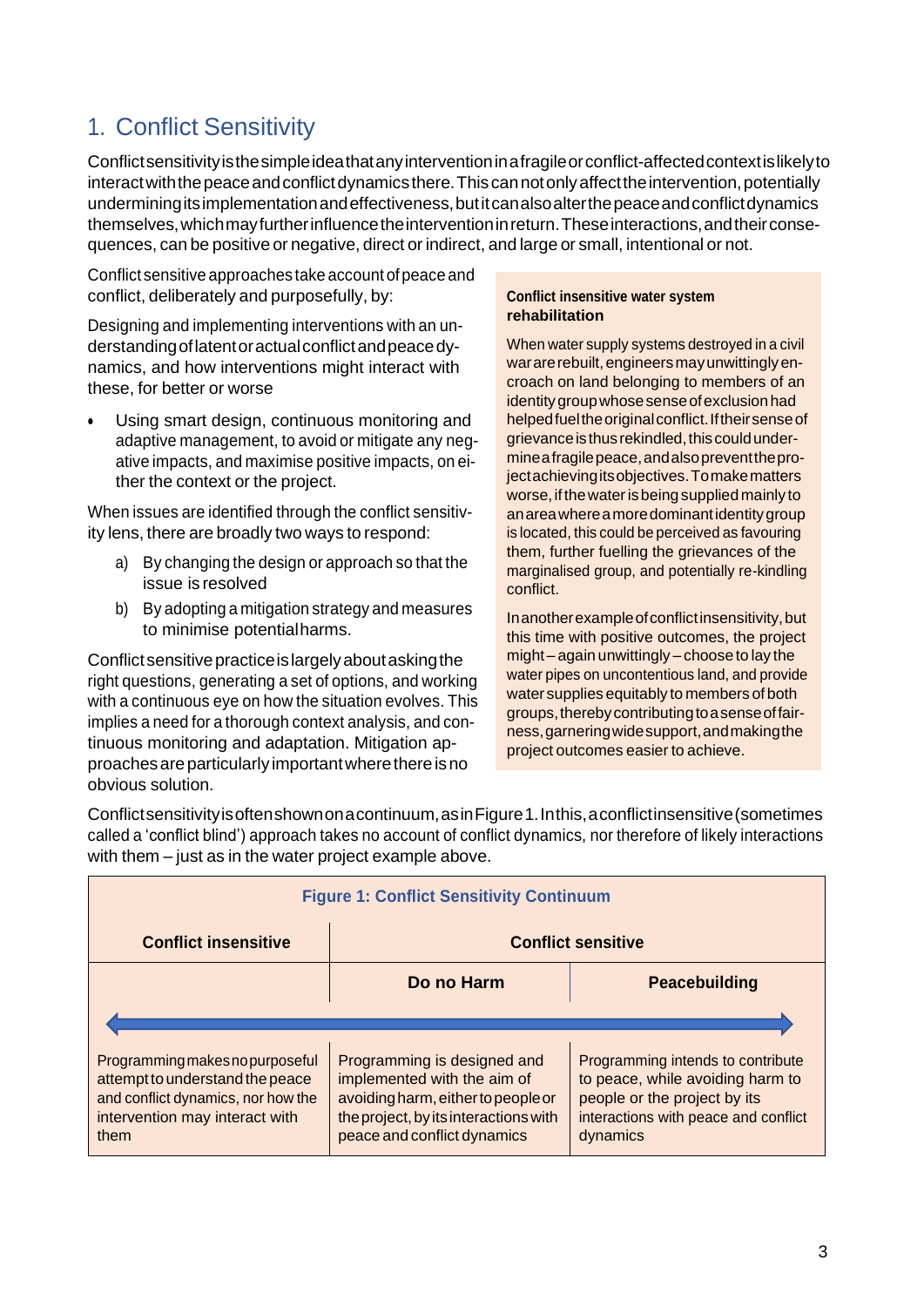Conflict sensitive approaches can be more or less ambitious in termsoftheirintendedimpactonpeace.Thelessambitious interventions simply aim to 'do no harm', by minimising or mitigatinganynegativeimpactsonpeace,whilemoreambitiousinterventionsactivelyseektobuildpeaceandaddress the underlying causes of conflicts.

In neither of the water project scenarios introduced above, had any attempt been made to understand the conflict and peace dynamics, nor how the project might interact with them.Theywerethusboth,bydefinition,conflict*insensitive*, even though one of them had (albeit unintentionally) produced positive outcomes for peace. Had the project taken a Do no Harm approach, it would have considered and minimisedtherisksofconflictlinkedtounfairaccesstolandand services. It could have done so by undertaking a local conflict analysis and a community consultation process, to avoid exacerbatingunderlyinglandconflictsbyitschoiceoflocationfor the pipeline or water supply points. If, for some reason, this change was impossible, then a mitigation approach might

### **Conflict Sensitivity Capacity**

Operating conflict sensitively implies that organisations–andtheirpartners–have the capacity to understand their operating context, including the conflicts and potential for conflicts, and act on this understanding.Thisinturnimplieshavingrelevant expertise, as well as an institutional willingness to deal with dilemmas, and sometimes to make difficult decisions that seem to go against the organisation's short term interest. Many organisations fall short of this. It is outside the scope of this guidance to influence the institutional capacityoforganisationsengagedinan RPBA. However, it is important for those involved to recognise any limitations their organisations may have, and mitigate these, for example in selecting RPBA teams, as explained in section 4.2.

have included working with leaders from the aggrieved community to reduce tensions, and beginning a discussion about a second phase of the project, to meet their needs.

But the project could also have gone further, making a proactive contribution to peacebuilding, i.e. seeking to operate at the right-hand end of the continuum in Figure 1. For example, it could have engaged both communities in dialogue to inform the entire design of the water system, and established and trained a participatory water management committee, providing structured opportunities for the two communities to collaborate in managing resources, and reducing tensions between them. While some RPBA initiatives may focus more on recovery, rather than on peacebuilding, it is important to consider how these may go beyond Do No Harm, and make a positive contribution to peace.

#### **PEACEBUILDING**

Peace is the outcome of:

- addressing the potential triggers, and proximate and underlying causes of conflict,
- reduced violence and greater stability,
- an improved capacity to resolve differences non-violently, based on functional relationships among people, and between people and authorities, and
- fair and well-governed access to opportunities for livelihoods, well-being, security and justice, in line with humanrights.

Thus, the absence of violence alone does not necessarily indicate the presence of sustainable peace, and violencealltoooftenreturns.Whilepeaceagreementsareimportant,ontheirowntheyareinsufficient. Ultimately, it is the absence of a capacity to resolve differences non-violently, accompanied by unfair access to opportunities and resources, that signals fragility and the risk of violence.

Peace is built incrementally over many years, and every contribution matters. Recovery initiatives in conflict-affectedsettingsdonot*automatically*buildpeace,butpeacebuildingcanoftenbeintegratedquite easily within sectoral projects. The water project example illustrates this, by providing an opportunity to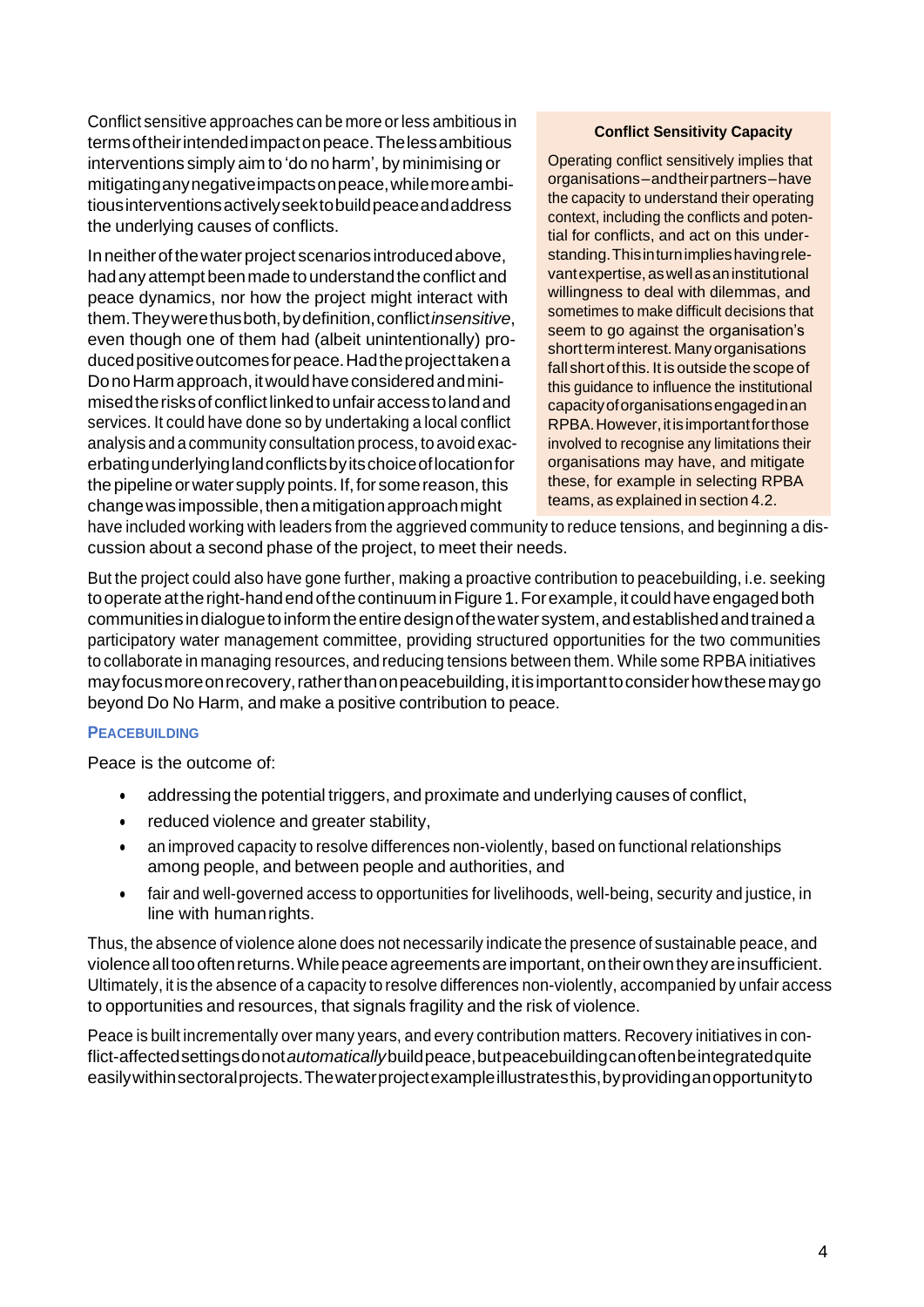address one of the underlying causes of conflict (exclusion) and to improve the capacity to manage resources collectively for peaceful coexistence.

#### **Building peace through other means**

#### *Examplesofinitiativesprimarily seenasrecovery initiatives,designedalsotocontributetopeace*

Health and education services for returning refugees can be provided in partnership with local authorities, and include components to improve local governance, giving local groups a voice, including women and youth, and improving governance through better relations between people and authorities, and between returnees and localcommunitieswhohadremained.Dialoguecanhelpbuildunderstandingandtrustamonggroups,and between local authorities and the population.

Reconstruction of severely damaged urban environments in the MiddleEast, post-ISIS, can include support for the rehabilitation of religious and cultural infrastructure for all the different communities in the city, and dialogue among them, accompanied by a careful process for the return and reintegration of refugees, so all communities from the city are once again represented.

Reconstruction projects can be designed to improve socio-economic opportunity in areas where marginalisation has fuelled conflict; construction and future maintenance can actively source labour and supplies from communities there, which also benefit from training and support to meet this demand.

Indeed, as explained in the general RPBA guidance, a contribution to peace can be made in almost any area likely to be covered in an RPBA, from political processes, through sectoral interventions in security, justice, economy, livelihoods, governance, health or education services, and on specific themes like gender and youth empowerment, social cohesion, cultural rehabilitation, displacement and return, physical reconstruc-

tion, environment and natural resources, or institutionalcapacitybuilding.Allthatisneededistoidentifyopportunitieseithertoaddressspecificdrivers and causes of conflict, or strengthen the openings and capacities for peace that have been identified in the context.

Peacebuilding initiatives are more likely to be conflict sensitive than others, since they are normally based onathoroughanalysisofpeaceandconflictdynamics. But they too can unwittingly undermine peace andstability,throughinappropriatedesignorimplementation. Therefore, they also need to be viewed through the conflict sensitivity lens.

#### **TRADE-OFFS**

RPBAsareconductedrapidly,incomplexcircumstances. With the time and other resources available, theycannotanswereveryquestion,andarenecessarily based on incomplete information. Because they bring together the government, major external agencies and other stakeholders around a shared analysis and prioritisation, they also represent compromises andtrade-offsbetweendifferentperspectivesand preferences.

#### **Examplesofhowconflictinsensitivepeacebuildingcan undermine peace**

When rebel armed groups involved in the illegal drugsectoragreetoaprogrammeofdemobilisation, disarmament and reintegration, a gap canopenupinthedrugtrade.Unlessthisisunderstood,andastrategy toneutralisethedrug valuechainisputinplace,alongwithinterimsecuritymeasures,anothergroup–orasplinter group –is likely tomoveinto this gap, perpetuating insecurity andinstability.

Dialogueandreconciliationprogrammesfrequently fail to include people with the most extremeviews.This can createa falsesenseof securitythatreconciliationishappening,leaving openthepossibilitythatextremistswillfoment further violence.

Giving ex-armed groups access to thebenefits of RPBA-generated programmes, without an understanding of other latent conflicts that exist, can unwittingly create incentives for other groupstotakeuparms,onthebasis thatthis is an effective way to be taken seriously.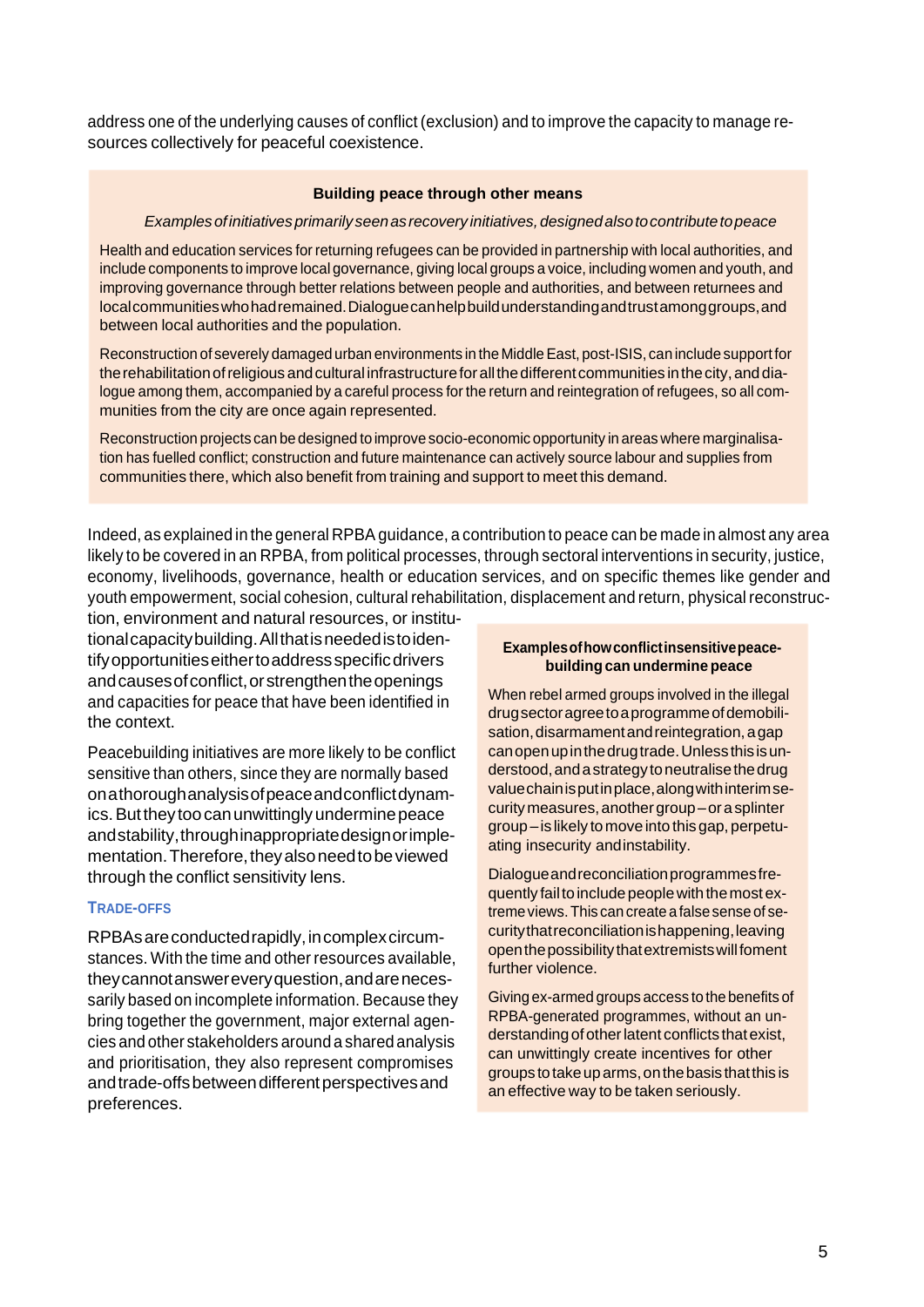Conflictsensitivitycanhelpdecisionmakersinmakingthesejudgements,weighingupthepotentialfor good outcomes against the risks of bad ones. For example, analysis may show that a more inclusive political economyisneededforlongtermpeace,butitmayalsosuggestthatmovingaheadtooquicklywithtransformation may undermine the fragile peace. In an RPBA in Ukraine, it was decided that the initial focus shouldbeonimprovinghumanwelfarewhileavoidingexacerbatingtheunderlyingcausesofconflict,ratherthanaddressingthelatterexplicitly,becausethearmedconflictintheeastofthecountrywasstillac-

tive. Nevertheless, the priorities were framed so that theywouldalignwithandstrengthentheongoing decentralisation process, which was itself seen as a way to reduce poor governance, one of the causes of conflict.

Given the available options, there is often no choice but to proceed with priorities that entail some risk. Insuchcases,anawarenessoftherisksatleastallowsthoseinvolvedtoestablishamonitoringsystem,keepingthesituationunderreview,andbeing ready to adapt their approach when needed, rather than proceeding in ignorance.

#### **WHY CONFLICT SENSITIVITY IS SOMETIMES IGNORED**

Conflict sensitivity is an ethical approach because it minimisesharm.Itisalsosimpletounderstand,and increasinglyacceptedasgoodpractice.Butitisnot alwaysgiventheattentionthisimplies.Sometimes peopleunderstanditastheprovinceofspecialised experts, requiring complex, specialised tools. It is truethatconflictsensitivitydoesrequireanabilityto understand potential and actual conflicts, and apply

### **Conflict sensitive returns**

During the RPBA conducted in North Eastern Nigeriain2016,oneofthequestionsunderconsideration was when to support the return home of people who had been displaced by extremist violence. Returning home was important for livelihoods, for access to services, for political reasons, and to begin addressing some of the underlying problems ofmarginalisation,whichhadhelpedfueltheinsurgency. But a premature return risked putting returnees once more in harm's way, contravening humanitarian principles, facilitating a resurgence oftherebellion,andfurthermagnifyingthesense of marginalisation that underpinned it.

Adopting a conflict sensitive approach during the RPBAallowed different parties, using dialogue, to considerthepotentialbenefitsandthepotential risksofIDPreturns.Inthisway,IDPreturns remainedanRPBApriority,butonethatwouldonly be put into action when circumstances were right.

this knowledge to policy, strategy and programmes. In some instances, this rightly leads to major changes of approach. But conflict sensitivity is also quite intuitive, based on common sense, and sometimes only requires minor changes of approach.

Asecondreasonitmaybeside-lined,isifitisseenasyetanotherdemandonover-stretchedteams,who are already dealing with complex challenges in difficult environments – when in fact it can often be integrated with minimal additional effort, provided it is factored into planning. Third, it sometimes appears to clash with the institutional incentives of governments and international organisations, which may be driven bypolitics,adesiretoretaincontrolofresources,aparticularoperatingmodel,ortheneedforquicksolutions. And finally, conflict sensitivity analysis can be off-putting when it highlights difficult, perhaps politically sensitive dilemmas, without providing neat solutions.

This guidance acknowledges these obstacles. It aims to demystify conflict sensitivity by showing that it is quiteeasytoputintopractice,andthatalthoughitquiterightlyraisesdifficultquestions,thesecanusually be addressed through dialogue, informed by data and analysis.

Conflictsensitivity is not business as usual, but it does not necessarily slow things down, as it can be integrated into existing analysis and decision making processes. It also integrates other priorities, such as the need to focus on gender and youth and on human rights due diligence, since it reveals how different groups insociety are affected by conflict, and how they might participate in peace. Above all, there is a strong ethical case for adopting a conflict sensitive approach, because it helps prevent harm and improves outcomes for beneficiaries, making programmes more effective, and governments and international organisations more successful.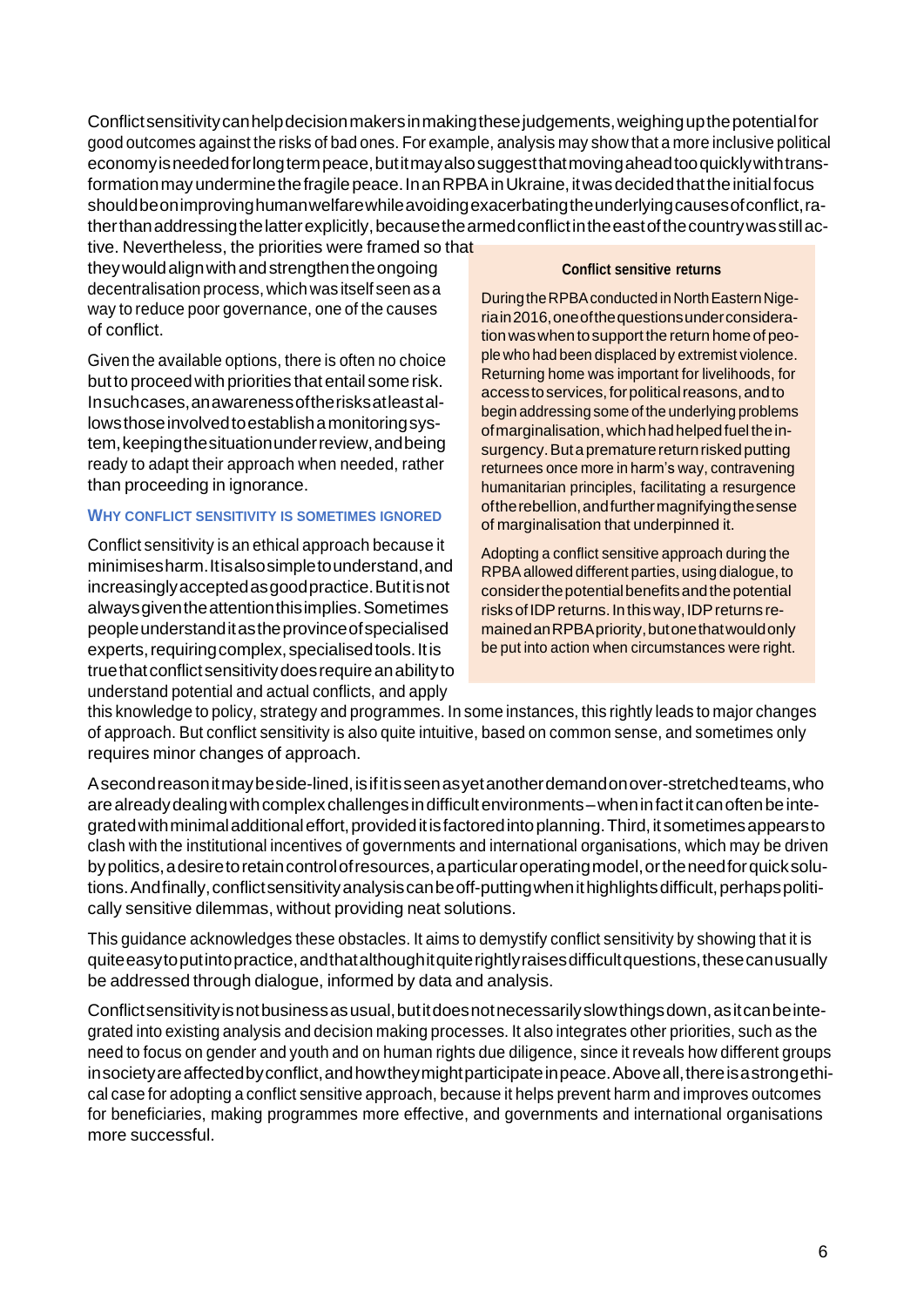# <span id="page-9-0"></span>2. Why Conflict Sensitivity Matters in RPBAs

The conflict sensitivity continuum in Figure 1 illustrates why conflict sensitivity is at the heart of RPBAs, which are concerned with both recovery and peacebuilding. Recovery priorities should as a minimum do no harm,andwherepossibleshouldalsocontributetopeace.Peacebuildingprioritiesbytheirnatureareat the right-hand end of the continuum.

RPBAs are undertaken in unpredictable situations of complex, often protracted and multi-faceted conflict, where there is no peace agreement in place. Where there is an agreement, it is often fragile, and difficult to implement. The risk of programmes doing harm, or being undermined by conflict dynamics, is therefore high.

RPBAs are rapid assessment and planning processes. They are not a substitute for the long term political dialogueneededtodevelopasharedvisionforapeacefulfutureinafracturedsociety.Thegovernments that lead RPBAs, and the international organisations that support them, are often under pressure to move ahead quickly. They aim to begin addressing the underlying causes of conflict, without necessarily having enoughtimetounderstandwhattheseare,norhowbesttodoso.Politicalandsocietaldeliberationmechanisms in conflict affected settings tend to be sub-optimal, while many of the grievances, political allegiancesorbiasesthathavecontributedtotheconflictarelikelytohavepersisted.Allthispotentiallyundermines participation in setting priorities. There is a high risk that some voices will not be heard, potentially exacerbating or creatinggrievances.

Thereisoftenanunderstandabletendencytoemphasiserecoveryactivitiesoverpeacebuilding.Thisis partly because they are easier to explain, plan and monitor, and they are what most agencies and ministries aresetuptofundandimplement.Itisperhapseasiertoseethecumulativevalueinrecoveryactivities:rehabilitating 10 roads instead of one may seem an obvious measure of success, even if the one road might havebeenmoresignificantforpeaceandstability,becauseofitslocation.Itcanalsotaketimetoreach agreementonpeacebuildingpriorities–orevensometimes,thatpeacebuildingisapriorityatall–forpolitical reasons.

These factors can contribute to an oversimplified analysis, and a risk of drifting towards theconflict insensitive endofthecontinuum in Figure 1. To counter this, it is important to consider recovery and peacebuildingasinseparableoutcomes:partofaunifiedwhole (Figure 2). Recovery outcomes will only be sustained if they are accompanied by stability and progress towards peace, while peacebuildingwillhavenochanceofsuccessifbasicneedsremainunmet, and services and livelihoods are unrestored and unimproved. Thus, even though some agencies and ministries may see the context predominantly through the recovery lens, while others may see things predominantly through the peacebuilding lens, they are both essential parts of a broader whole, each of which requires the other. Conflict sensitivity offers an approach to ensuring this in practice.



### **PROCESSES AND OUTCOMES**

Conflict sensitivity matters both for the process of undertaking an RPBA assessment, and for how the priorities and plans are later taken forward. Therefore this guidance covers not only how the RPBA assessment is done, but also how the RPBA report frames the resulting priorities and decisions, including what it says about implementation arrangements.

Figure 3 illustrates how RPBAs can be either conflict sensitive or insensitive, in terms of both the RPBA process, and laterimplementation.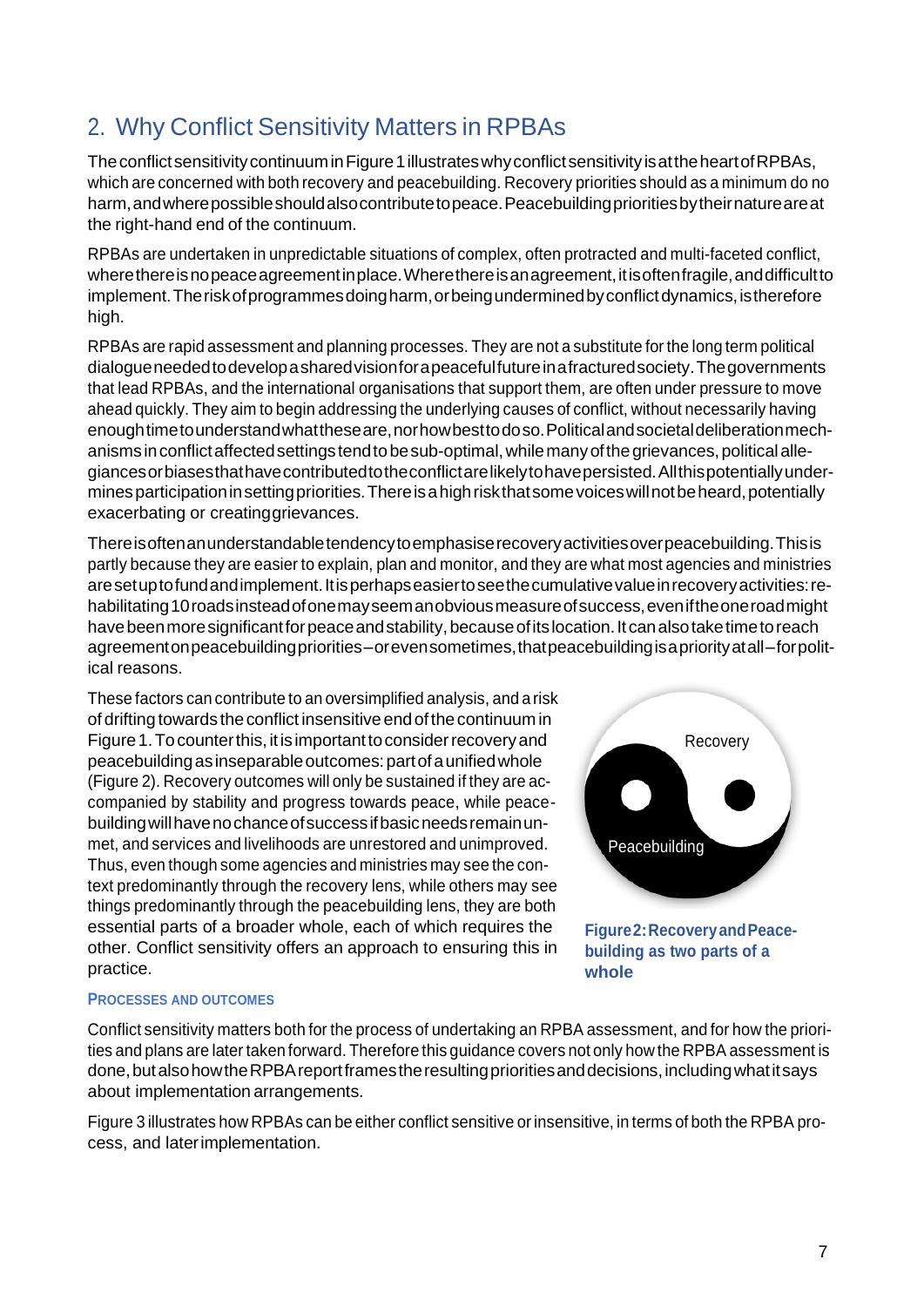### **Figure3:GenericillustrationsofconflictinsensitivityandconflictsensitivityinRecoveryandPeacebuilding Assessments**

#### **Conflictinsensitive Conflict sensitive**

RBPAplansdevelopedtooearlyinapeace/transitionprocess can make the government and international community seemover-optimistic, stimulating a negative reaction from otherparties,potentiallyunderminingthepeace/transition process and the RPBA's legitimacy; rebels may target activities or communities they associate with the RPBA.

An RPBA initiated in a situation of unresolved, protracted conflict emphasises recovery, but fails to explain how security will be provided, noridentify the causes of the conflict accurately, including the government's own perceived role in perpetuating conflict. This suggests to directly affected communities and armed groups, a lack of political will to seek peace, thereby exacerbating the conflict and undermining community confidence.

RPBA prioritisation processes fail to include particular politicaloridentitygroups,excludingtheirvoicesandideas,enhancing their sense of grievance, potentially contributing to instability and ineffective programmes.

Prioritisingageographicarealinkedtoaparticularethnic group, or suggesting investments in an economic sector traditionallydominatedbyaparticulargroup,canreinforceor create others' perception of exclusion.

An RPBA prioritises farming and livestock investments, but without explaining the conflict sensitivity risks linked to land tenure. The investments are later made while some local peopleremaindisplaced,andbeforelocalgovernmentis fully restored, unwittingly facilitating the misappropriation of land, which fuels further conflict.

Recovery initiatives in remote areas prioritise transforming women's and youth participation in livelihoods and decision making, without explaining the challenging social dynamics. Laterprogrammesfailtoimprovethecircumstancesofeither group, leading to unfulfilled expectations. Some young men return to armed violence and crime, and some women areharmedbymenafraidofchange,inacontextwherethe risk of violence against women is already high.

RBPA-generated resources channelled through local government or NGOs affiliated to a particular political or identity group can fuel corruption, patronage and actual or perceived beneficiary bias, undermining good governance and stability.

Recoveryandpeacebuildingplansarepreparedintimefor thesigningofformalpeaceagreements,withtheappropriateinvolvementofallparties,includingarmedopposition groups, thus enabling timely implementation and peace dividends, once the agreements are signed.

AnRPBAinitiatedinasituationofunresolved,protracted conflict in a particular region, identifies ethnic marginalisationandrepressiveactionsbysecurityforcesamongthe causesofconflict,andprioritisesenhancedinvestmentin the region, inter-ethnic reconciliation, security sector reforms, and support for dialogue with armed groups. This reinforces openings for peace, improving confidence.

RPBAprocesses are designed to give allrelevant groups a voice,andtheopportunitytounderstandwhyparticularpriorities have been chosen, reinforcing their sense of inclusion and ownership.

The deliberate choice of geographic area and / or target groupsbasedonconflictanalysiscanhelpcorrectexisting grievances caused byperceptions ofearlier neglect and marginalisation.

TheRPBAdocumentexplains theriskslinkedtolandaccess. Farming and livestock investments are therefore designed and implemented through participatory processes, by teams who understand the risks. They take care to avoid land grabbing, and develop fairer, transparent land tenuresystems.

The RPBA suggests that a commitment to improve the livelihoods and political participation of women and youth should begin with a thorough study conducted with communities. This produces a tailored set of initiatives, working with womenandyoungmentoimprovetheireconomicandpolitical participation, with the support of community leaders. Expectations of 'transformation' are tempered, in favour of a more realistic, steady and less threatening programme of social change.

RPBA-generated resources channelled through local government,accompaniedbyappropriatecapacitybuildingand oversight,canimprovegovernanceandtheabilitytoavoid or resolve localconflicts.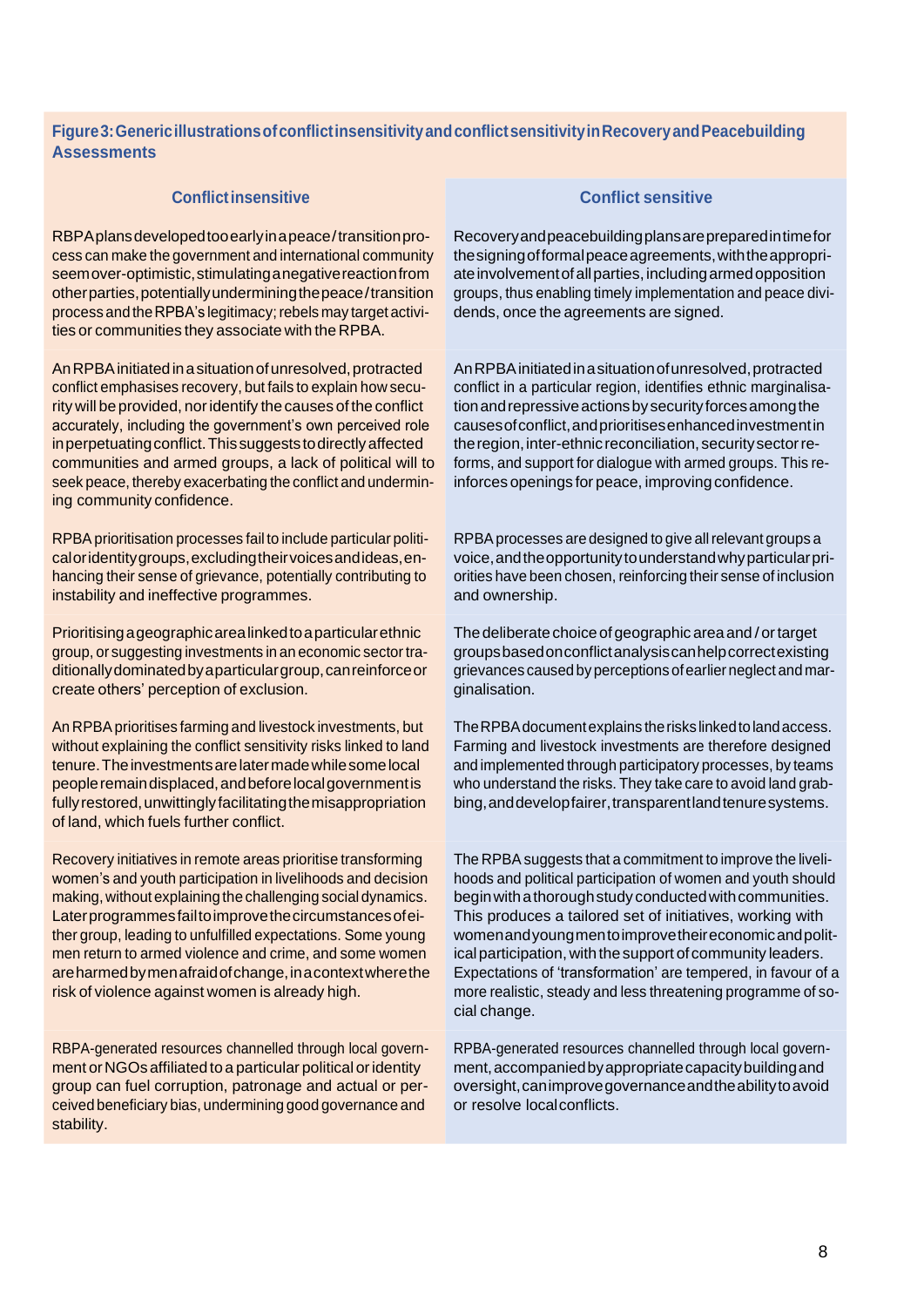# <span id="page-11-0"></span>3. Conflict Sensitivity as a Continuous Approach

Conflict sensitivity is not a precise science. It is as much about asking the right questions and taking care, as findingperfectanswers.Thismeansitisimportanttodevelopthehabitofdeployingaconflictsensitivity lens continuously, remaining alert to peacebuilding opportunities and conflict risks as they emerge, and respondingaccordingly.Italsoimpliestheneedforaspiritofopenness, where people are encouraged and willing to challenge their own or others' perspectives, and be challenged by others.

Forexample,followingthedefeatofareligiousextremistinsurgency,rehabilitatinglocalculturalandreligious monuments damaged by insurgent zealots, may be agreed as a priority. The RPBAteam initially sees thisinrelativelysimpletermsasanopportunitytorebuildsocialcohesionbyrestoringthestatusquoante. However,amemberoftheteamlearnsfromconversationswithlocalcitizensthatsomepeople–currently keepingtheirheadsdown–stillquietlysympathisewiththeextremists'view,andthecommunityiseffectively divided over the issue of restoring the monuments. Rehabilitation thus remains a potential opportunity to improve social cohesion, but also presents a risk for future stability. In these circumstances, it is important to challenge the consensus, and modify how the priority is framed in the RPBA report. The report would need to make it clear that the issue is contentious, and that further research and community dialogue is needed before moving forward.

Figure 4 contains a set of principles, to guide the continuous application of conflict sensitivity in RPBAs.

# **Figure 4: Guiding Principles for Conflict Sensitivity in RPBAs**

**Collectiveresponsibility.** Theresponsibility for conflict sensitivity is heldandshared by allthose involved in theRPBAprocess.Eachhasadutytocallattentiontoconflictsensitivityissueswhentheyarise,andhas access to the relevant knowledge and support to enable them to do so.

**Acontinuous, lighttouch.** Conflict sensitivity is considered from thestart, sustained throughout, and applied with a light touch, to avoid over-complicating and over-burdening processes.

**Responsiveness and adaptability.** RPBA processes and outputs are adaptable by design, so that when conflict sensitivity issues are identified, they can be properly examined and addressed.

**Well-informed, inclusive decision making, drawing on multiple perspectives.** Designs and decisions are based on an understanding of peacebuilding opportunities and conflict risks, as seen from diverse perspectives, including different gender perspectives.

**Balancing and integrating recovery and peacebuilding.** Maintaining a balance between recovery and peacebuilding priorities, and integrating them, strengthens and enhances the sustainability of both.

**Clear, sensitive communication.** Transparency and clear communication enhances awareness and collaborative analysis of conflict risks and peacebuilding opportunities. Conflict sensitivity also requires consideration of how information will be received, thus the need for politically sensitive language and, where appropriate, confidentiality.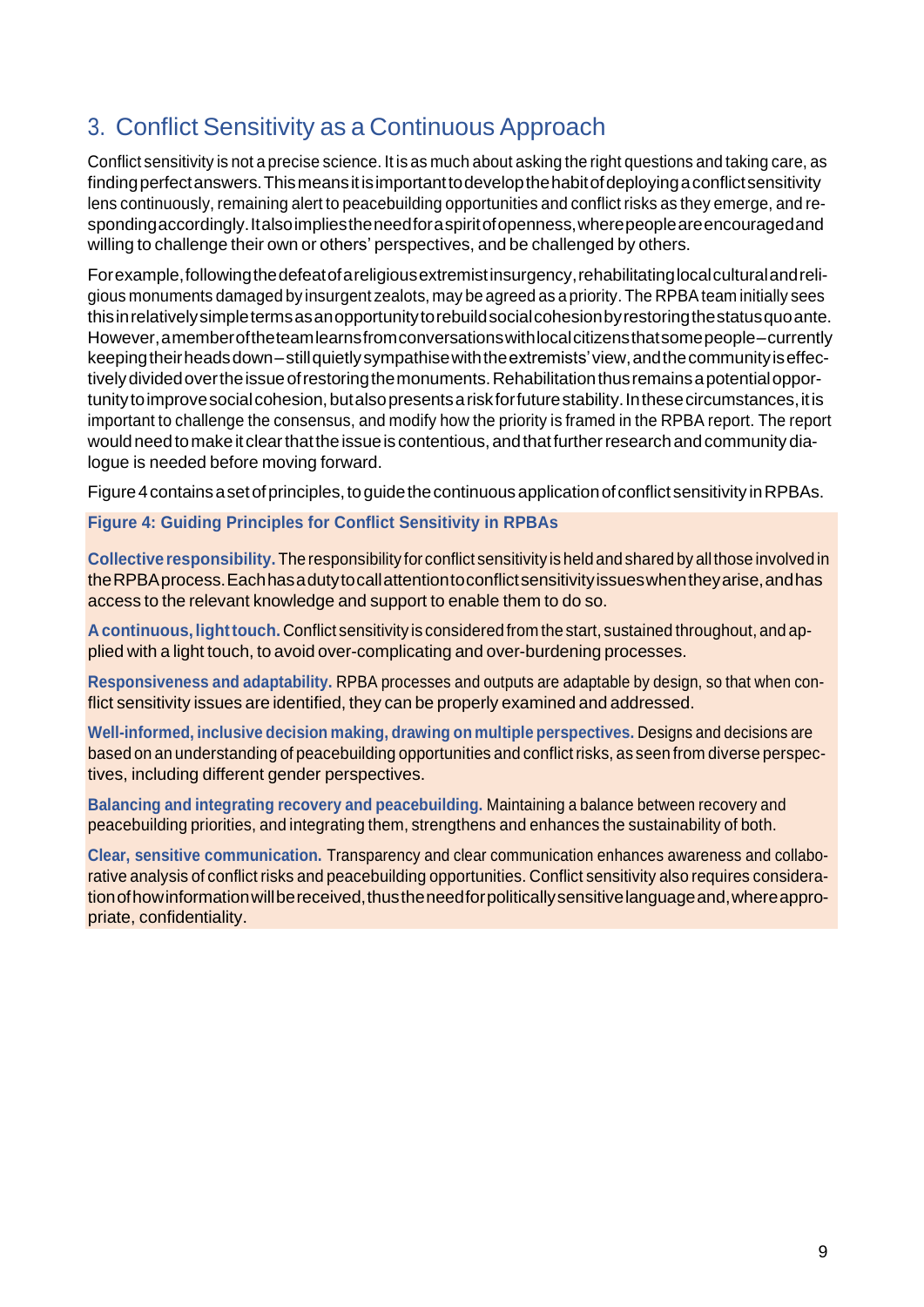# <span id="page-12-0"></span>PART TWO: PRACTICAL GUIDANCE FOR IMPLEMENTING RECOVERY AND PEACEBUILDING ASSESSMENTS CONFLICT SENSITIVELY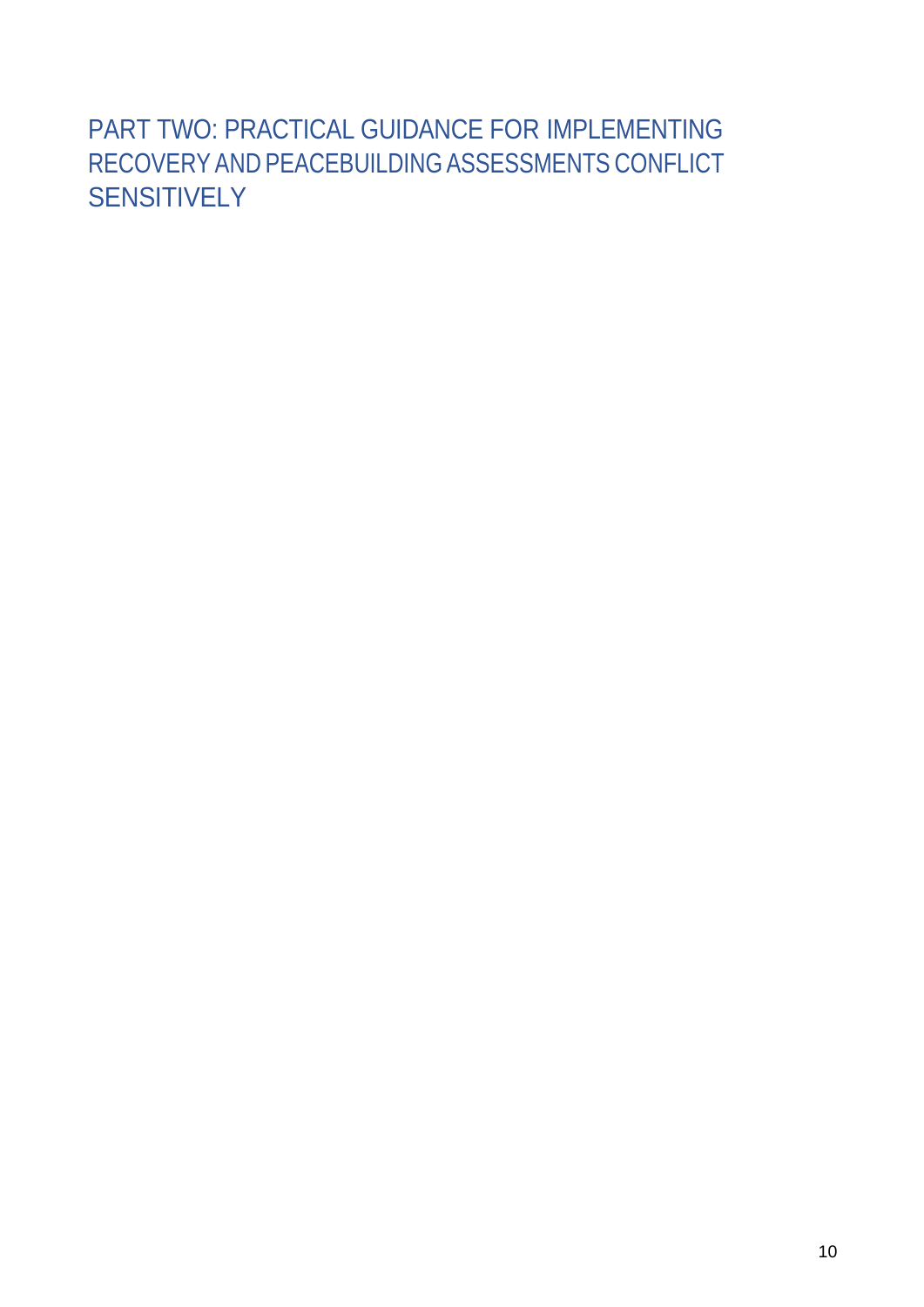# <span id="page-13-0"></span>4. Conflict Sensitivity at Key Steps in the RPBA process

Theconflictsensitivitylensisdeployedcontinuously,throughouttheRPBAprocess,butwithadifferent emphasis at different moments. These are shown in the road map – Figure 5 – which summarises the headline actions needed for conflict sensitivity at each step (see Annex 2. Scope and Phases of a Recovery and Peacebuilding

Assessment forthe main phases of an RPBA). Following initial comments on timing, ownership, participation, gender and youth, sections 4.1, 4.2 and 4.3 outline the ap-

proaches needed at these critical steps, underthree sub-headings:

- Framing and decision making (steps 1, 4, 7 and 9 in Figure  $5)_{\rm comes}$  progressively clearer and more de-
- Team deployment (steps 2 and 5)
- Data collection and analysis (steps 3, 6 and 8).

# **TIMING**

The timing of RPBAs has conflict sensitivity ramifications. It has to take account of other ongoing or likely trends and processes, such as elections, political transitions, peace processes, security actions or military campaigns, and seasonal community preoccupations. These can impinge operationally on the RPBA, and influence how it is perceived, how different actors may react, andtheideasthatwillbegenerated.Insomecircumstancesit maymakesensetopostponetheRPBA,orpartsofit;ortoconduct a more rapid, highly strategic assessment, lighter on detail, and postpone longer term planning until conditions improve. Sometimesalonger,slowerRPBAprocessmayenablebetter communication, consultation and ownership.

### **Building and handing on a narrative**

AnimportantfeatureoftheRPBAprocess isthebuildingofacorenarrative,whichbe-

tailed,astheprocessunfolds.Thisbrings the different priorities together within a coherent whole, and serves as a communication device.

The cast of characters involved in the development ofanRPBAchanges. Newpeople come on board for different stages; growingnumbersofpeopleareinvolved. So aspects of the RPBA requiring attention because of conflict sensitivity need to be flagged as explicitly as possible in the documentation, to facilitate the handover of knowledge from one phase to the next.

This is also why it is helpful to engage as many staff as possible from national and local government, and the country programmesofinternationalinstitutions,during the RPBA assessment process.

### **PARTICIPATION AND NATIONAL OWNERSHIP**

Whengovernments requestan RPBA, this inturnmobilises three major international aid institutions. The governmentisinthelead,butmaybeweakenedbecauseoffragility.Theaidorganisationscontributea major share of the financial and human resources, and can draw on prior experience of conducting RPBAs. Inthese circumstances, the agencies may unwittingly exert adominant influence, undermining national ownership.Moreover,fragilepolitiesoftenlackeffectivesystemsforachievingconsensusandnational ownership–that is to say, ownership that extends beyond the government, to civil and political society acrossgenderandotheridentities, local communities, and the business community. So it is important to maximise participation throughout the assessment and decision making process, through continuous dialogue and wide consultation, accessible processes that move at an appropriate pace, and the use of accessible language. RPBA processes and plans should also be matched with, and avoid overwhelming, institutional capacity.

### **GENDER, YOUTH AND DIVERSITY**

Conflict sensitivity requires any proposed initiatives to be considered from the perspective of different social groups, disaggregated by sex, age, geography, class, religion, ethnicity, political affiliation, livelihood, education level or other factors. This is not just to maximise ownership. It is also because people's identity and status, and the nature of the relations between people of different identities, influence their ability to engage in peacebuilding, and how they will be affected by either peace or conflict. This is of particular importanceforwomenandyoung people,indigenous peoplesandminorities.RPBAprocesses shouldengage as widely as possible with women, men and other gender identities from different ages, geographies, classes,ethnicitiesandotherrelevantgroups,andconsiderhowtheymightbeaffectedbyandparticipatein the RPBA priorities. Consultation methods should ensure that different groups are able to speak freely and safely.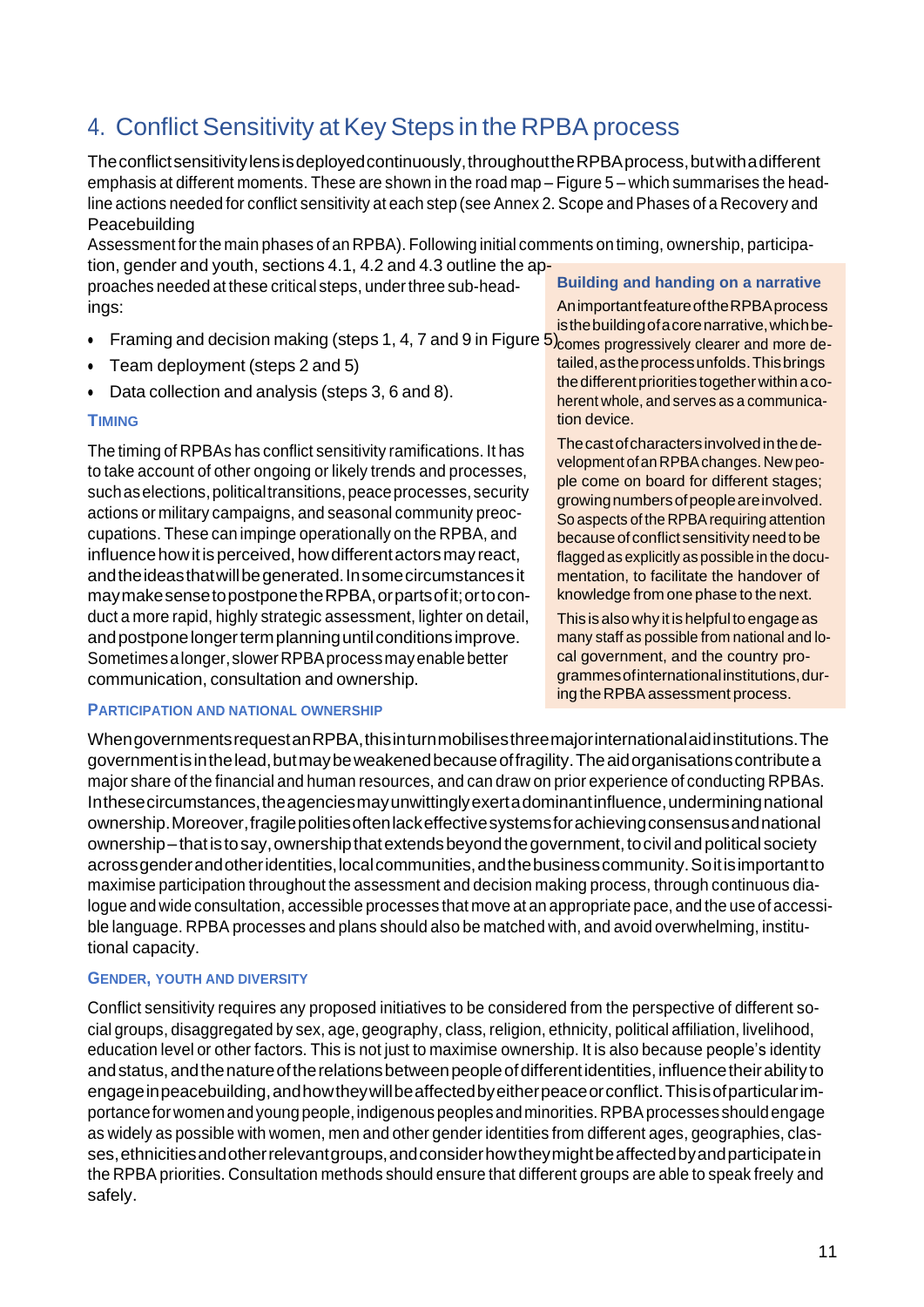# **Figure 5**: **Conflict Sensitivity Road Map – Nine steps for conflict sensitising recovery & peacebuilding assessments**

#### **1. Defining thetask**

Frame and communicate the task in terms of a balance between and integrating recovery *and* peacebuilding

Consider the timing and focus of the RPBA through a conflict sensitivitylens

**2. Formingthe scopingteam** Emphasise peacebuilding and conflict sensitivity in the terms of reference, and the skills and experience of team members

**3. Scoping mission** Consider the conflict sensitivity of emerging/likelyprioritiesasanintegralpartoftheinitialpeaceandconflict assessment

#### **4. Designing the assessmentphase**

Emphasise both recovery and peacebuilding, and articulate possible conflict sensitivity dimensions of emerging priorities, in the design

Consider how different stakeholders may react to the RPBA, when formulating communications

#### **6. Assessment**

Use a comprehensive peace and conflict analysis to identify peacebuilding and recovery priorities, and considertheir conflict sensitivity dimensions from the start, developing these further as the process continues Identifyadaptationandmitigationmeasureswhereneeded,toavoiddoingharmandtominimisenegativeimpacts

Use assessment methods that maximise the breadth and depth of consultation, participation and ownership; adapt the assessment process where needed for conflict sensitivity reasons

Consider and mitigate the potential for research bias, e.g. due to inaccessibility, political sensitivities orteam membership

Useconsistent, consideredmessagestoexplainthepurposeandapproachesoftheRPBAtostakeholders Avoid putting people at risk, by their participation

#### **7. Prioritisation**

Maximisethebreadthanddepthofownership and engagement across economic, social and political groups

Frame proposed priorities to emphasise theirimpacts on peace and recovery, and articulate conflict sensitivity dimensions and trade-offsexplicitly

Use conflict sensitivity criteria in assessing priorities

#### **8. RPBA report**

Explain the conflict sensitivity dimensions and mitigation measures for each priority

Maintain a balance between and integrating recovery and peacebuilding; ensure peacebuilding priorities are explained in terms of tangible interventions

Conduct a conflict sensitivity review of the draft RPBA report

Consider the conflict-sensitivity of proposed finance and implementation arrangements, including a mutual accountability framework

Include conflict sensitivity monitoring as a part of future RPBA implementation review plans

#### **5. Mobilising the assessment teams**

Emphasise conflict sensitivity in the terms of reference, and conflict sensitivity expertise in RPBA teams

Include conflict sensitivity in team inductions, including the specific conflict sensitivity dimensions of the context

Consider the composition of RPBA teams, e.g. gender, ethnicity, religion, languages and local knowledge, from a conflict sensitivity angle Identify conflict sensitivity 'champions' in each team, and provide technical support

#### **9. Validation**

Consider how different stakeholders may react to the RPBA, when communicating

Present overall RPBA and priorities in terms of both recovery andpeacebuilding

Maximise breadth and depth of ownership and engagement

Highlight andconsider conflict sensitivity dimensions in discussions during the validation process

**Key** Framing & Decision Making (see 4.1) Team Deployment (see 4.2) Data Collection & Analysis (see 4.3)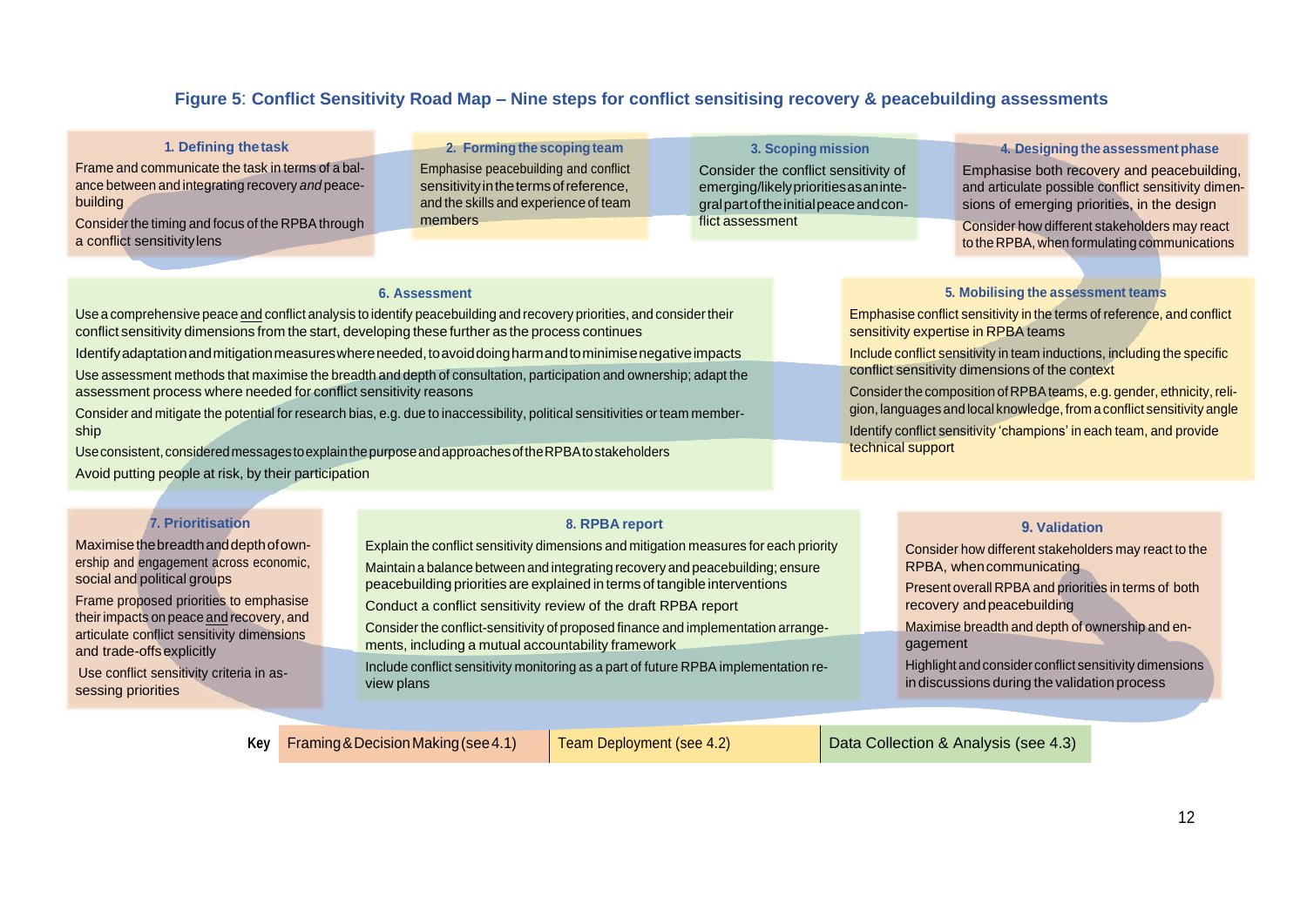

# <span id="page-15-0"></span>4.1 Framing and decisionmaking

RPBAprocessesincludeseveralsignificantdecision-makingmoments:whentheRPBAisinitiated,when itisfurtherdefinedattheendofthepre-assessmentphase,andwhenprioritiesarechosenandthen validated (steps 1, 4, 7 and 9 in Figure 5: Conflict Sensitivity Road Map – Nine steps for conflict sensitis-

ing recovery & peacebuilding assessments). Any decision defines what follows, so it is particularly importanttoconsiderconflictsensitivityateachofthese steps. This means pursuing three broad approaches: getting the framing and communication right, using conflict sensitivity criteria to guide decision making, and consulting and taking into account a broad and diverse set of perspectives. These are explained below, andguidingquestions forthis sectionareshownin Figure 6.

### a) Get the framing and communication right

Framing matters, because it determines how issues willbeunderstoodandactedupon,especiallyasthe audience continues to broaden as the RPBA process unfolds. The RPBA is a major initiative and investment on thepart of governmentand the three largest aid agencies, therefore the very act of doing an RPBA, as well as how it frames the context, send major messages that can resonate widely.

How the RPBA is understood by others can shape

#### **The influence of the overarching narrative**

It is important to consider the overarching RBPA narrative from a conflict sensitivity perspective.

Forexample,anarrativethatframesaparticular regionofthecountryassomehowseparatefrom the rest, as has often been done with northern Mali, may wrongly give the impression that the conflictstherearenotlinkedtoandpartlycaused by systemic national and sub-regional issues, as infact they are. It can also reinforce the common impression throughout the country, that 'the north' is somehow separate from the rest of Mali, thus perpetuating a sense of division and alienation.

TheLiberiangovernment'snarrativeof*Unityin Diversity* was designed specifically to inform Liberians' sense of social cohesion, in a country which hadbeendeeplydividedby themanipulationof ethnicidentitybypoliticalleadersduringthecivil war.

their behaviour. If RPBA priorities are framed primarily as technical recovery initiatives, with little emphasis on equity, social cohesion, gender and human rights, human security or reconciliation, then stakeholders who see these issues as important may assume they have little to gain from the RPBA, or from peace and stability more generally. If on the other hand, the narrative is framed with an explicit and central emphasis on social cohesion, and this is clearly communicated, they will see it as more legitimate, and it will be more effective.

It is therefore important to consider how the RPBA looks from different perspectives, and:

- Frame the RPBA narrative as explicitly as possible in terms of both recovery *and* peacebuilding, right from the start, andmaintain this all the way through, so it is clearto all stakeholders
- Articulate the conflict sensitivity dimensions of each priority, including any trade-offs and mitigation approaches, as they are developed throughout the process, from the scoping mission all thewaythroughtotheprioritisationandvalidationprocessandintheRPBAreport,sotheyare well understood and carried through from step to step, all the way to implementation
- Take account of how different stakeholders may perceive and react to the RPBA process itself, aswellas itsnarrativeanddetailedoutputs, in howthey are framed andcommunicated
- Ensure that gender analysis is fully integrated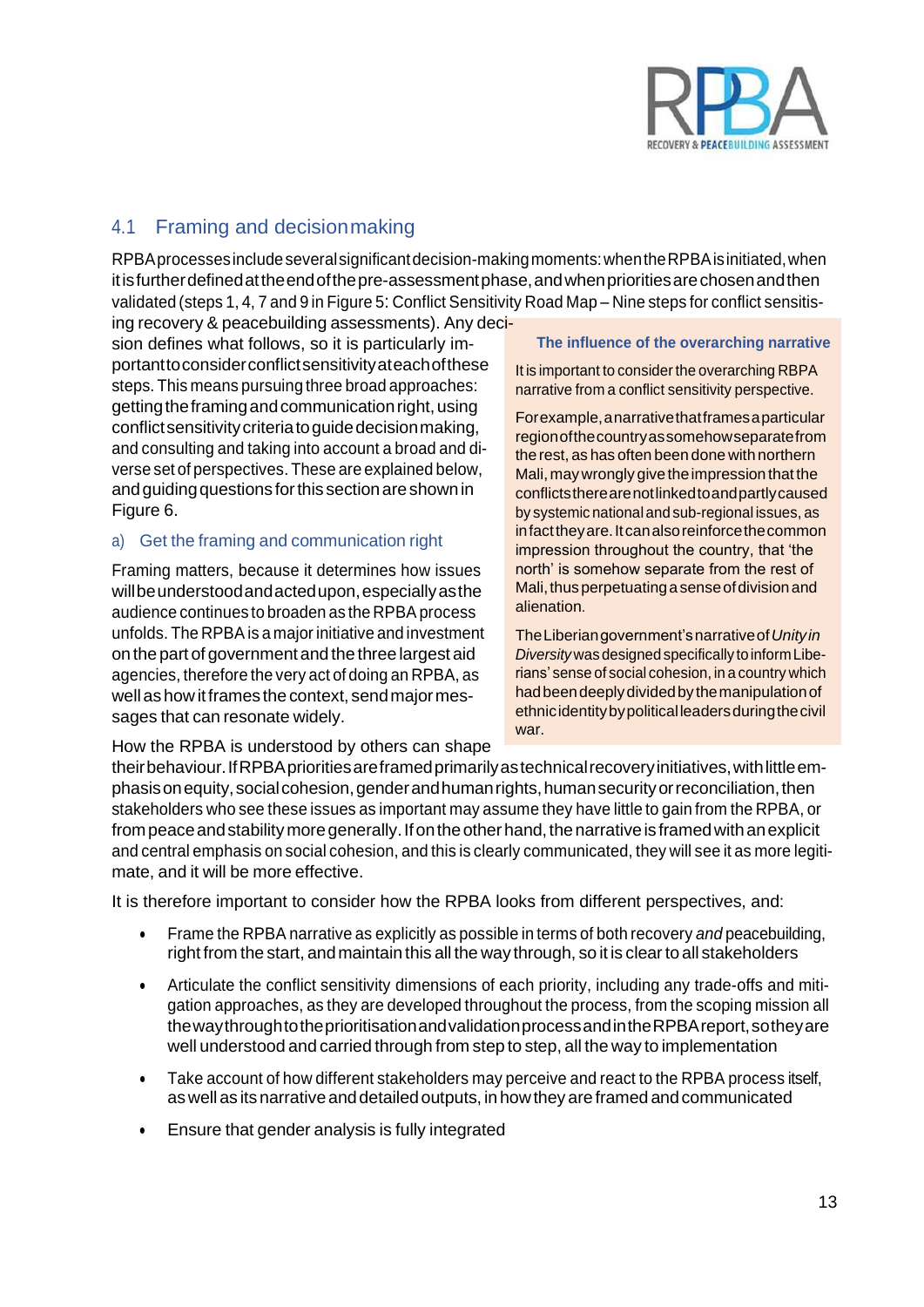• Use continuous dialogue to negotiate any sensitive elements of the narrative, so it is as accurate and explicit as is politically possible, by the time prioritisation is completed.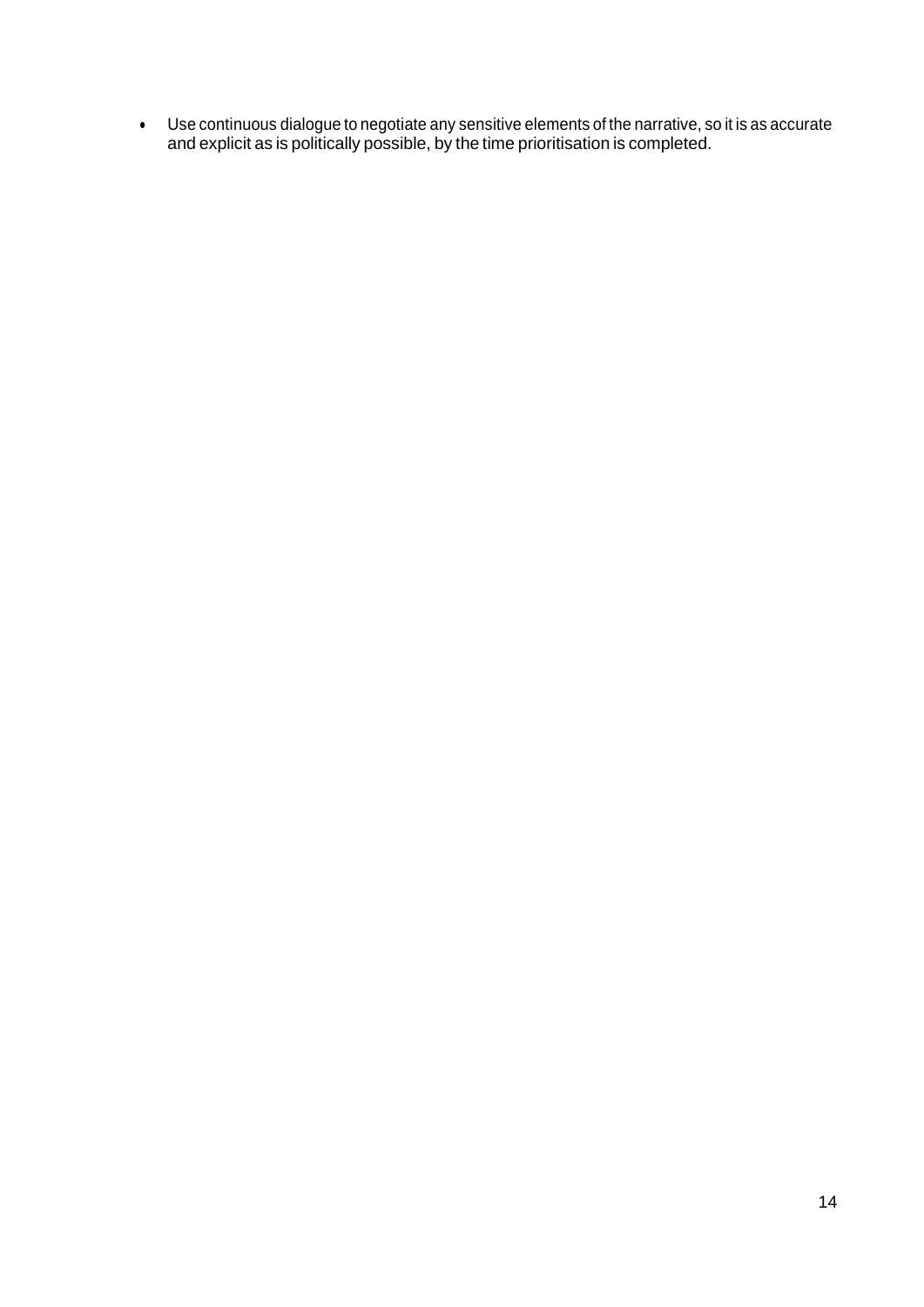There is often a tension between the need for transparencyandclarity,andtheneedforpolitical sensitivity.Thishastobehandleddeftlyanddiplomatically. International agencies may prefer to address operational challenges between them behind the scenes. Governments may be unwilling to acknowledge the counter-productive impact of theireconomicpolicies,theirsecurityforces'behaviour, mismanagement or corruption in public services,orotherissues.Fragilepeaceprocesses can be damaged by publicly calling out the behaviourofarmednon-stateactorsinsustainingconflict. Careful language can help: sometimes it is politicallyeasiertoframeissues intermsofstability and social cohesion, rather than conflict sensitivity or peacebuilding. But while it makes sense to tread carefully, RPBA teams should try to avoid burying importantdimensionsoftheanalysiscompletely, in the interests of expediency. Internal structural factorsinnorthernCameroonhadhelpedexplain why the conflict there took hold, even if the public explanation was rather to shape the conflict as

**Conflict sensitivity not only clarifies the links between recovery and peacebuilding priorities, it often leads to adaptations in both**

A'purelypeacebuilding'prioritymightemphasise the need for reconciliation between returningfightersandthecommunitiestheyhavethreatenedor harmed, while a 'purely recovery' programme might emphasise therestoration of livelihoods.

But a conflict sensitivity analysis of each might suggestthat communitieswillrejectattemptsatreconciliation if they are unable to feed and protect their families, while a simple restoration of livelihoods may exclude and alienate returning fighters.

As a result, the priorities could be merged, and framed under a single banner: promoting social cohesion through economic improvement. This would use community-level dialogue to promote intracommunity reconciliation and explore transitional justice, alongside livelihoods programmes that includethosewhowerefightersandthosewhowere not.

simply a 'Nigerian export' (because of the role of Nigerian militants who had crossed the border). But as the Cameroon RPBA process evolved, it became clearthat there was also a home grown basis for northern communities' grievances, and addressing these eventually became a central and explicit feature of the RPBA response, and more widely accepted in government circles.

### b) Use conflict sensitivity criteria to make decisions

Conflict sensitivity is one of many, often competing factors that RPBAs have to consider. Others include political considerations, diverse organisational mandates, humanitarian principles, human rights-based approaches, security, environmental concerns, and implementation constraints and bottlenecks. To avoid it being drowned out by these, it is important to keep conflict sensitivity in plain sight during decision-making.

Broadly, this means following the principles set out in Figure 4, as well as asking how any proposed programming priority may interact with peace and conflict dynamics, and whether this knowledge has been sufficientlytakenintoaccount.Forexample,whatriskmitigationmeasuresareplanned,andwhether peacebuilding opportunities are being seized. Generic guiding questions are shown in Figure 6 and 8, but it is also helpful to develop context-specific criteria for prioritisation processes. For example, some infrastructure investments proposed in the Central African Republic RPBA were not prioritized because their location failed to meet the criterion that new infrastructure should improve communications betweenthecentreandthepartsofthecountrymostaffectedbyconflict.Totakeanotherexample,any proposals for improving livelihoods in rural areas where farmers and herders co-exist should consider their likely impact on the relations and terms of trade between them.

### c) Consult and take account of different perspectives and interests

Theexampleofherdersandfarmersisareminderthatconflictsensitivityrequiresaconsiderationof how diverse interests and perspectives will be impacted by decisions. For example, an RPBA conducted justpriortoanelectionmightbeseenasavote-buyingtactic,leadingtocynicismamongthepolitical opposition, and undermining popular support for the RPBA process or outputs. Initiating an RPBA might either support or undermine an ongoing peace process, depending on circumstances. Young men who are vulnerable to recruitment by armed groups because they feel historically marginalised due to their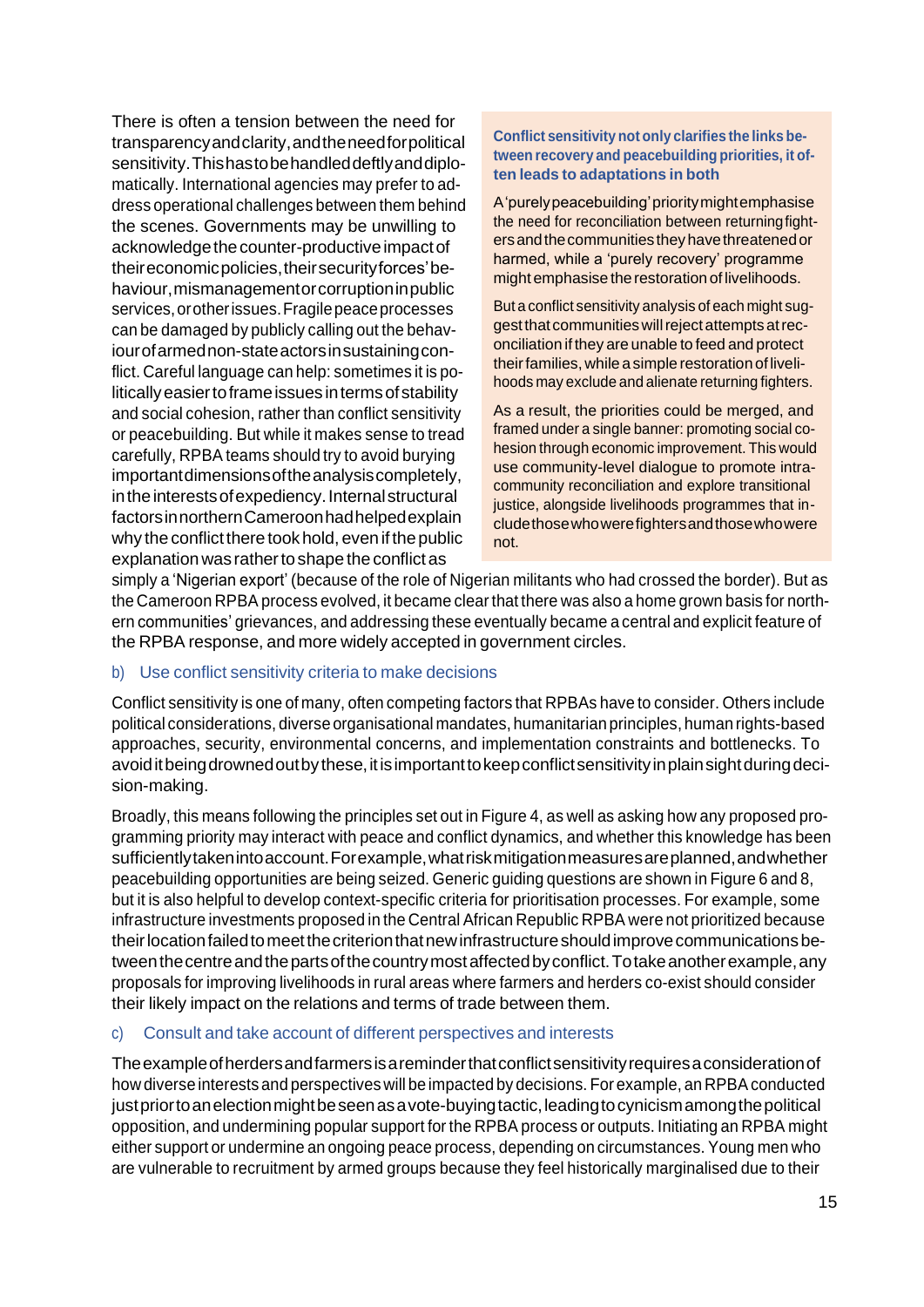identity or geography, may be less likely to join these groups if an RPBA prioritises helping them improve their political, social and economic participation in society, their livelihoods, dignity, a sense of belongingandsecurity.Ontheotherhand,theiralienationmaybereinforcedifthepriorityisframedin starkly instrumental terms (e.g. 'to reduce armed group recruitment levels among young Muslim men'), rather than as a political response to their rights as citizens.

Soitisnecessarytoconsiderthelikelyimpactofdecisions,*andthewaytheyareframed*,onpeoplein different sectors of society and how they impact women and men differently. In any conflict situation, the peace and conflict analysis will identify groups whose potential response is particularly salient: political spoilers with the potential to undermine progress towards peace and stability, and those whose senseofgrievanceisamongthecausesofconflict.Takingaccountoftheirperceptionsisessential.

But it is important to include other groups too: people disaggregated by sex, age, geography, class, religion, ethnicity, political affiliation, livelihood, education level or other factors. Different government departments, and different levels of government from local to national, along with civil society groups representingparticularinterestsorissues,shouldbeasinvolvedaspossible.IftheRPBAfocusisonone part of the country, the perspectives of people from elsewhere are also important, especially in countries with historical geographic divisions. The participation of diverse groups not only helps enhance the conflict sensitivity of the proposals and decisions made, it also serves as a useful communication opportunity, broadening and deepening ownership of the process and its outcomes.

Where the possibilities of consultation during decision making are limited, perhaps due to insecurity, it isimportanttoatleastconsiderthelikelyimplicationsofRPBAchoicesondifferentgroupsofpeople. This may involve using secondary data, or identifying proxy respondents.

**Figure6:Guidingquestionsforframinganddecisionmaking,ofparticularrelevancewhenRPBAs arebeingplanned,andprioritieschosenandvalidated(steps1,4,7and9inFigure5)**

**How might conducting an RPBA affect the peace and conflict dynamics, or be affected by them?**

How might it affect or be affected by elections, peace processes, political changes or security campaigns?

Howmight different stakeholders perceive it? Who will see it as an opportunity, and who will see it as a threat? How might they react? How are women and men affected?

Are recovery and peacebuilding both explicit in how the RPBA is framed overall, and in how each priority is framed? Have peacebuilding outcomes been identified? Are peacebuilding opportunities sufficiently reflected inhowsectoralrecoveryprioritiesareframed?Havethepeacebuildingopportunitiesbeensufficientlyharnessed? Is it clear how these will be taken forward?

**Have the conflict sensitivity dimensions of the priorities been considered and explained?** If there is a risk of negative impacts either on the context or the RPBA priorities, is the risk acceptable? Are mitigation measures identified and sufficient?

**AreRPBAproposalsexplicitandrealistic?**Isthereariskofraisingexpectationsthatwilllaterleadtodisappointment?

Have**prioritisationandvalidationprocesses**includedoutreachtoandfeedbackfromrepresentativesofallimportant stakeholder groups?

See also the **conflict sensitivity principles** in Figure 4, and **Error! Reference source not found.** for more detailed questions which can be used to test the conflict sensitivity of RPBA priorities and plans.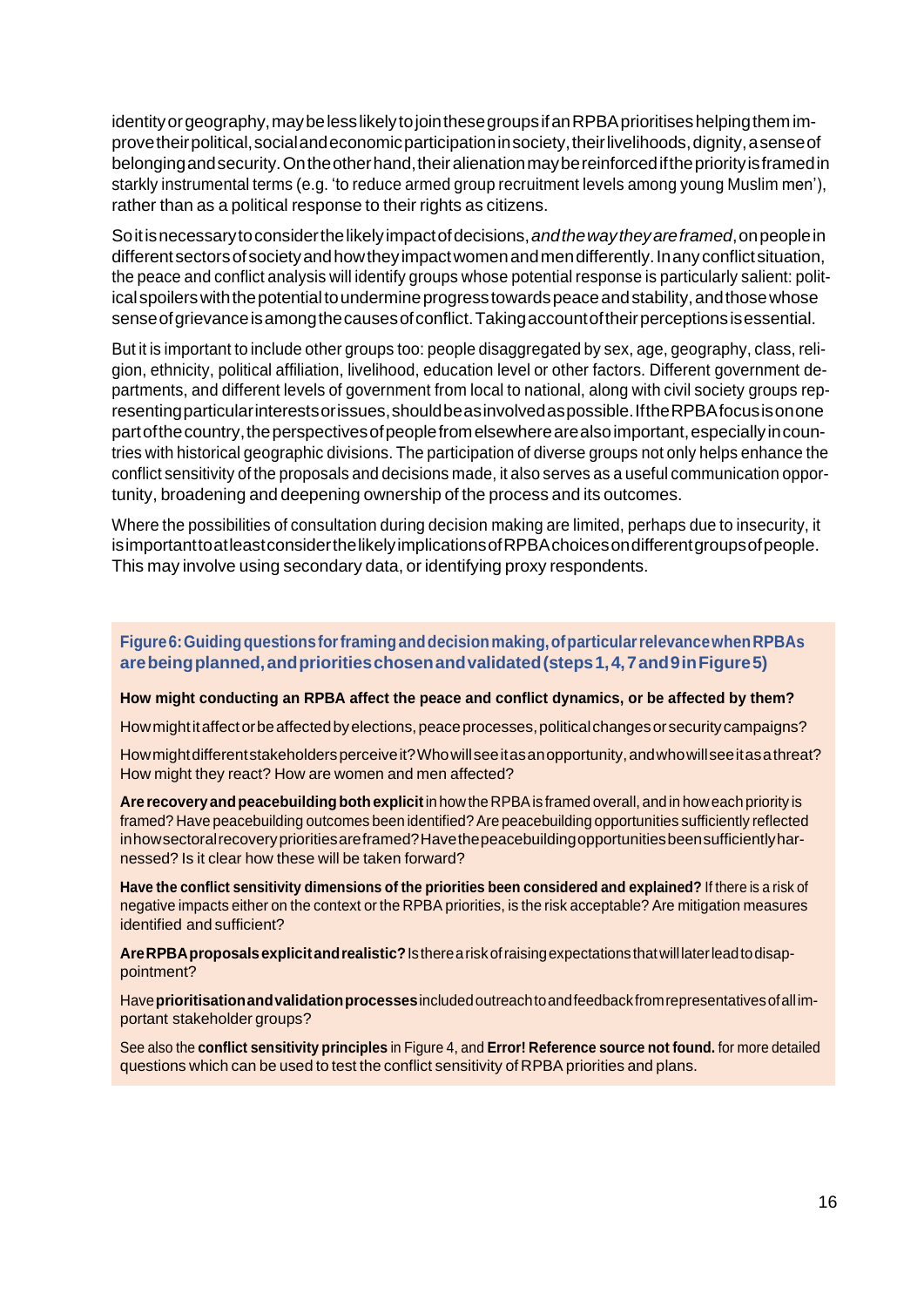# <span id="page-19-0"></span>4.2 Team deployment

The RPBA is very much a team process, and conflict sensitivity is influenced by how teams are deployed (steps2and5,inFigure5).Itcanbeenhancedbygettingthetermsofreferenceright,payingattention to team composition, well-designed induction, and providing the right support.

# a) Terms ofreference

The conflict sensitivity principles outlined in Figure 4 emphasise the need to mainstream conflict sensitivity as a collective responsibility in RPBA teams, and to see conflict sensitivity as a thread running throughout the process. Conflict sensitivity should therefore be integrated in the terms of reference for the overall RPBA process, and also cascaded through the terms of reference for subsidiary teams and individualteammembers. This will help keep conflict sensitivity in view during teamformation and deployment, ensuring that teams understand their responsibility for conflict sensitivity, and are held accountable accordingly.

# b) Team composition

The main teams involved in RPBA assessments are:

- The **Steering Group**, usually made up of a government minister and the heads of the European Union, United Nations and World Bank country missions, which steers the project at a political level.
- Atechnical **Coordination Team**, typically made up of representatives of the government and each of the three international institutions, which delivers the RPBA project and plays an influentialroleinframingoptionsanddefiningprocessesforexploringandprioritisingtheminthe scoping mission and full assessment phase.
- **Taskteams**–typically sectoralorgeographic teams,exploringandshapingspecific recovery and peacebuilding approaches with respect to technical sectors and/or regions.

Ideally,eachoftheseteamsincludesatleastonepersonwithpracticalexperienceandexpertisein peace and conflict analysis, applying conflict analysis to sectoral programming, and implementing programmes in conflict-prone environments. Teams also need facilitation skills, to enable fruitful, sometimes sensitive discussions about conflict sensitivity. These qualities are particularly important for the Coordination Team.

Members of the Steering Group may not have specific conflict sensitivity expertise, in which case they will need to rely on the Coordination Team, and on advisors available in their agencies or ministries. They may also decide to assign an advisor with conflict sensitivity expertise from one of the agencies to support them, if available.

Eachtaskteamleader–oranotherteammemberappointedbyhimorher–shouldactasaconflict sensitivity 'champion' within the task team, encouraging and helping colleagues to consider conflict sensitivity risks and peacebuilding opportunities throughout the assignment. This role is particularly useful in teams working on non-peacebuilding sectors, where peace and conflict opportunities and risks can easily be missed. Ideally, it will be played by someone with prior conflict sensitivity expertise. If not, the gap can be partly filled through induction and external support (see below).

ItisofcourseessentialfortheRPBAteamtoincludeotherexpertiseofimportancetoconflictsensitivity, such as gender and cultural expertise, as well as people with deep contextual knowledge. The identityofteammembersisalsorelevant,asaconflictsensitivityissueinitself.Wherepoliticalaffiliationor questions of identity such as ethnicity, language, religion, geographic origin, age or gender are relevant to the conflict, as they often are, then the identity of team members will contribute to how they and the RPBAareperceived.Itmayinfluencetheconfidenceandtrustofinterlocutors,andtheirwillingnessto engage, and in extreme cases may put team members or their interlocutors at risk. While it may be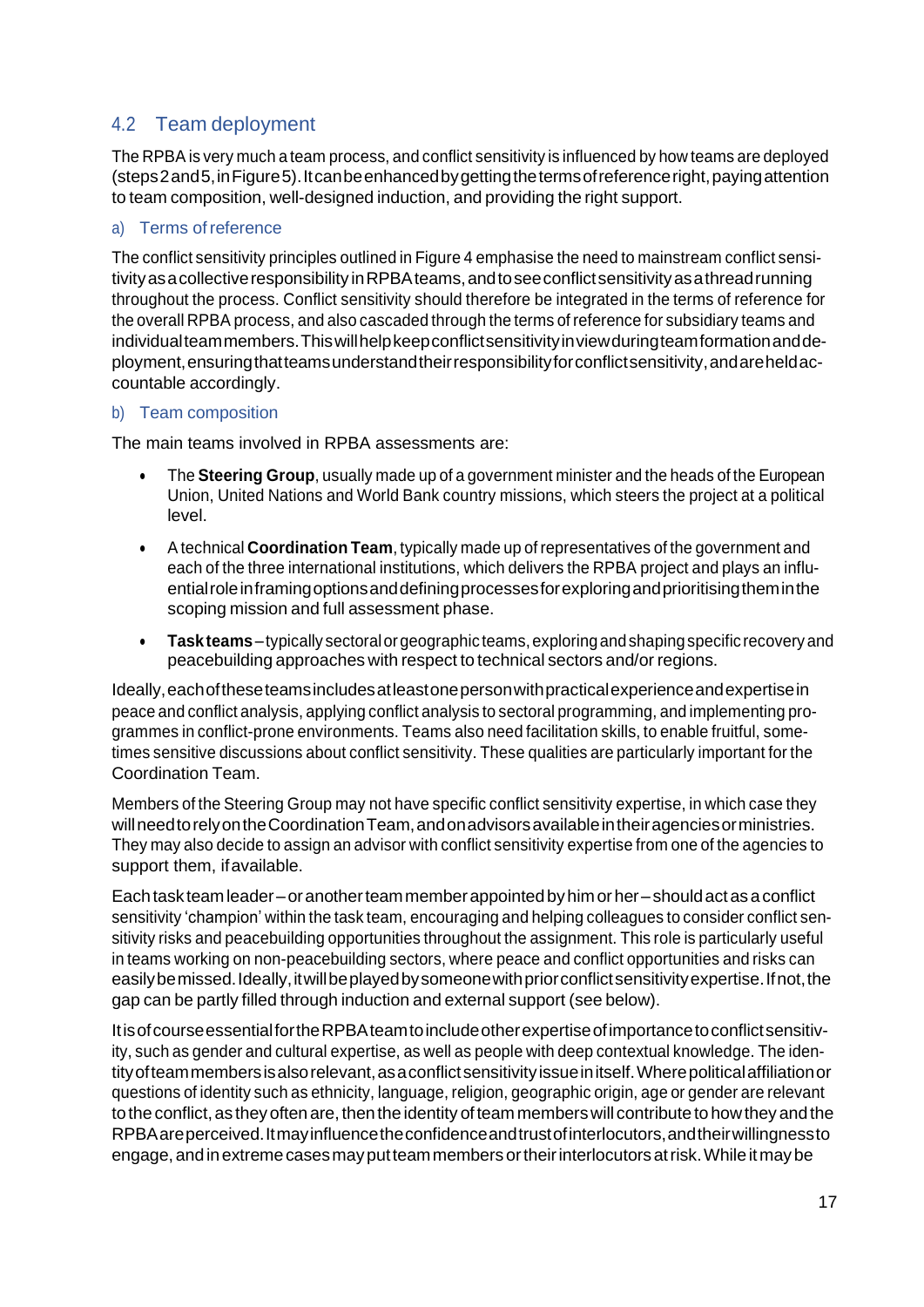impracticaltodeployteamswhosecollectiveidentityiscompletelybalanced,itisimportanttoatleast understand how this factor may influence the process, and take account of it in planning and executing the assessment phase.

# c) Include conflict sensitivity as part of the team's induction

Thedetailanddepthofthis inductionwilldependontheteam'srole, seniority,etc.FortheSteering Group,thiswillprobablybeashortbriefing.Fortaskteams,itmightbeashortworkshop,includedas partoftheinductionprocess.Itisparticularlyvaluabletobringmembersofallsectoralteamstogether for this workshop if possible, as this offers an opportunity to explore cross-cutting peace and conflict dynamics, and their implications. Key elements of such sessions would include:

- Definitionofconflictsensitivityandconflictsensitivityprinciples,withexamplesfromelsewhere
- How and why it is relevant in the current RBPA
- Specific conflict sensitivity concerns, relevant to the team's practical task and context
- The approach to be followed in the RPBA process, to maximise conflict sensitivity.

Sometaskteammembersaregovernmentorinternationalagencystaffwhomaybeinvolvedinlater implementation. Hence, the more they can internalise and 'own' the conflict sensitive aspects of the priorities they will later be involved in, the better. Therefore any investment in helping develop this knowledge during the RPBA assessment process will pay dividends during implementation.

# d) Provide conflict sensitivity support from outside the team

The Coordination Team can provide conflict sensitivity support throughout the process. For example, when they check in with task teams as part of their overall coordination mandate, they can provide a light touch conflict sensitivity review and challenge, and advise on appropriate corrective action. In addition, when task teams have a particular question about the conflict sensitivity of their approach or their findings, they can contact an appropriate member of the Coordination Team for advice.

# **Figure 7: Guiding questions on the conflict sensitivity of RPBA teams, of particular salience when scopingandassessmentteamsarebeingformedanddeployed(steps2 and5,seeFigure5).**

Do**termsofreferenceandroledescriptions**fortheoverallRPBAteam,taskteams,andindividualsincludeconflict sensitivity and gender sensitivity, and are they supported and held accountable for this?

Do teams include or have ready access to **people with experience and expertise** in:

- Local socio-economic, political and cultural knowledge
- peace and conflict analysis and strategy •
- applying conflict analysis to sectoral programming •
- implementing peacebuilding and sectoral programmes in conflict-prone environments •
- gender analysis, and facilitation skills? •

**Are teams balanced**, in terms of gender, age, and any other aspects of identity relevant to the context; will the team's identity mix have an impact on their objectivity, on their ability gain people's trust, or on the security of teams or theirinterlocutors?

Are the **conflict sensitivity principles** (Figure 4) being followed?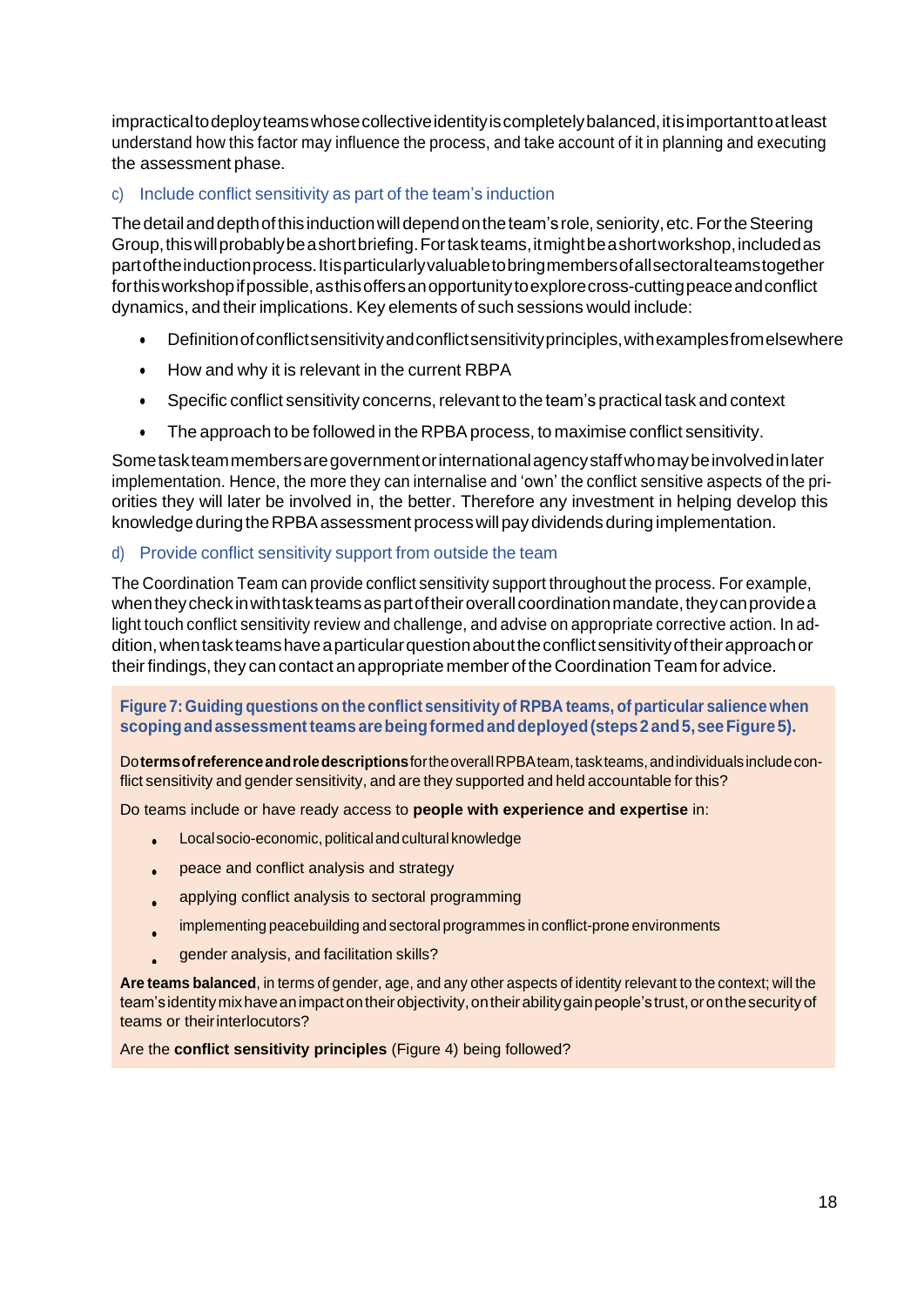# <span id="page-21-0"></span>4.3 Data Collection andAnalysis

DatacollectionandanalysisisattheheartoftheRPBA,andparticularlyinsteps3,6and8(Figure5).It is an evolving process that begins with the development of a broad analytical narrative during the scoping mission. This is later crystallised, during the main assessment, and further articulated in the RPBA report, which also outlines the implementation and financing arrangements. Conflict sensitivity can be integrated in data collection and analysis processes in three ways:

- Consider the conflict sensitivity dimensions of peace and recovery priorities right from the start, as part of the peace and conflict analysis, and progressively thereafter
- Conduct the data collection and analysis processes in a conflict sensitive manner
- Embed conflict sensitivity into the RPBA report.
- a) Consider the conflict sensitivity dimensions of peace and recovery priorities right from the start, as part of the peace and conflict analysis, and progressively thereafter

Basic context analyses generally identify the manifestations and causes of conflict accurately.But they oftenstopshortofidentifyingopportunitiesanddriversofstabilityandpeace,oranalysingtheconflict sensitivity of likely programming. If so, they provide insufficient guidance to teams developing peacebuilding options, or identifying conflict sensitivity risks. To be effective, RPBA teams should:

- **Conduct a combined peace and conflict analysis.** This considers not only the causes and manifestations of conflict, but also the openings and opportunities for peace. Doing so helps identify appropriate programming priorities right from the start, designed to address the causes of conflict and strengthen peace dynamics.<sup>4</sup>
- **Buildontheinitialpeaceandconflictanalysisprogressively,**bringingactorstogethertoexplore peace and conflict dynamics, and carefully develop a consensus about how to build peace in a conflict sensitive manner.
- **Identify peacebuilding priorities, and conflict sensitivity risks and mitigation / adaptation measures,from anearly stage**. These will form the basis for amore detailed review, as teams developeach priority areafurther, and ultimately as a 'conflict sensitivity filter', to be used in reviewingandadjustingpriorities,andtoinformprioritisationandvalidationdiscussions.

**Error! Reference source notfound.** outlines broad guiding questions which can be used inthese processes.Annex 1 goes further, setting out a generic process for peace and conflict analysis, while annex 3 suggestsotherreferencesourcesforfurtherlearning,manyofwhichcontaindifferentanalyticaltools and guidance.

# b) Conduct the data collection and analysis in a conflict sensitive manner

Conflict sensitivity applies to the RPBA process, as much as to its outputs and outcomes. The act of data collectionandanalysisitselfcaninteractwithaspectsoftheconflictsinthecontext,affectingboththe contextandtheresearch.Forexample,unintendedbiasmayfavour–orbeconstruedasfavouring– onepartyoveranotherintheconflict,andunderminetherecoveryandpeacebuildingoutcomes.To make the process conflict sensitive, RPBA teams should:

• **Engagewith arangeofstakeholderswhichis asbroad, inclusive andgender-balanced aspossible**, so as to include diverse perspectives on peace and conflict, understand how their lives are impactedbyconflict,andbyanyproposedprogramming,andtheirsuggestionsforavoiding

<sup>4</sup> Insomecircumstances,itcanbehelpfultorefertothepeaceandconflictanalysisinotherterms,forexampleas 'contextanalysis',totakeaccountofpoliticalsensitivities.Nevertheless,itremainsimportanttoidentifyandunderstand the causes of conflict and the opportunities for peacebuilding, if the RPBA is to be effective.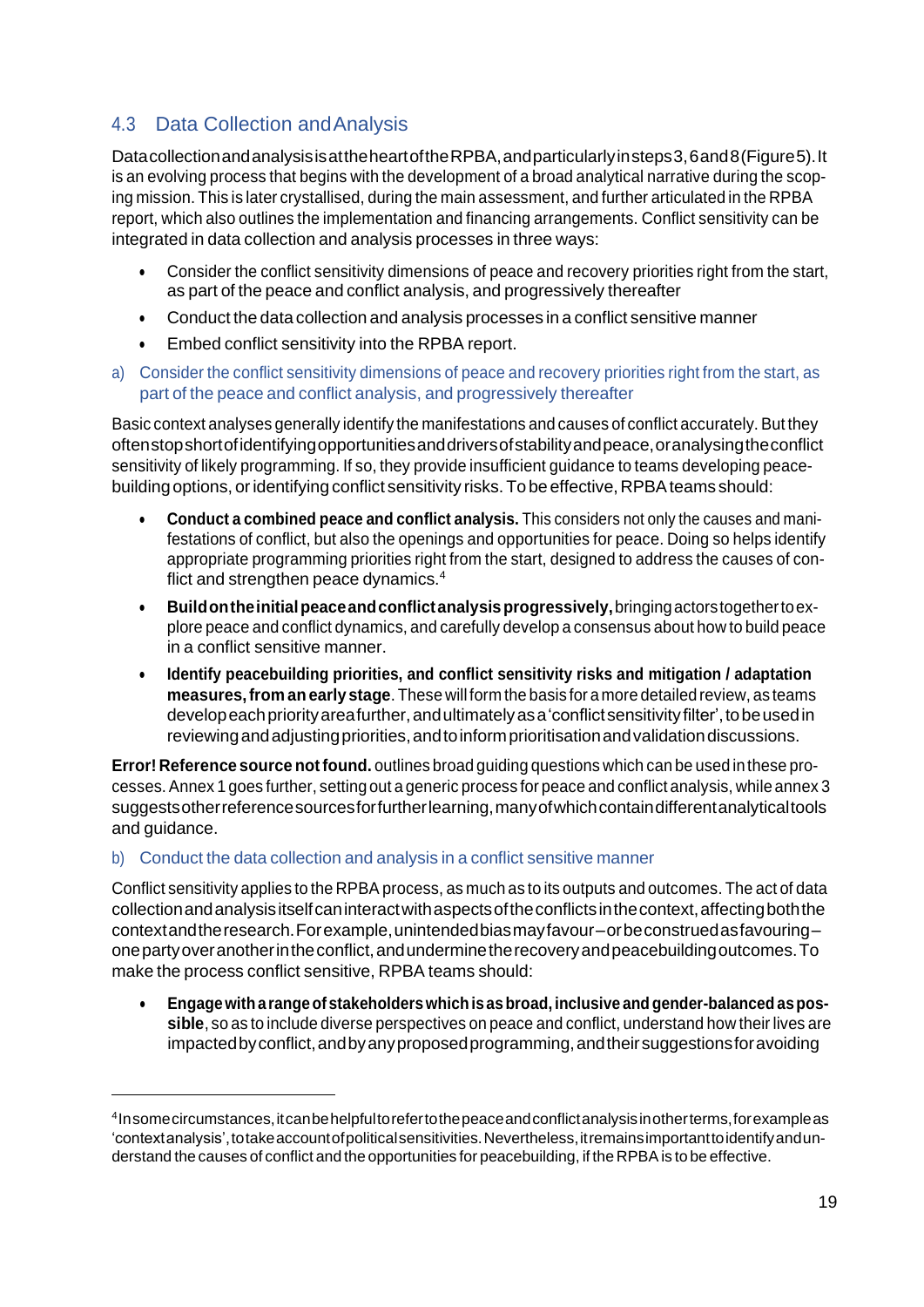harmful impacts and maximising peace outcomes.The researchers should maximisetheir own contactwithpeopleindifferentlocalcircumstances,butsurveyscanalsobeusedtoexpand their reach.

- **Explain the RPBA consistently and accurately to stakeholders.** All engagements with people during the data collection and analysis phase are opportunities to explain the RPBA: its purpose, timeframe, likely outcomes, etc. Therefore it is important that this is summarised and shared with all participants in a coherent and consistent way, and consideration is given to how this might be construed by different target audiences, and how they might respond.
- **Minimisebias**,forexamplebiasduetotheidentityofmembersofresearchteams,including interpreters;fromresearchteamswithapoorbasicunderstandingofconflictissuesinthecontext;orbecauseinsecurityorotherconstraintspreventaccesstocertainareasorgroups.Mitigating measures might include changing the make-up of teams, finding secondary sources of information about inaccessible populations, meeting representatives in a safer location, or using phone or other remote survey techniques.
- **Take care inthe use and presentation of data.** Data, especially when used to create maps or othersimplifiedbutaccessibleformats,canexacerbatetensions,socareneedstobetakento avoidcausing problems. Insome contexts, eventhe language used to describe geographical features can be inflammatory. At the same time, it is important to be as accurate as possible, so that a complete and correct analysis is placed before decision makers. This implies the need to find a well-judged balance between tact and disclosure, using dialogue to open difficult conversations andallowspace for sensitive data and analysis to be explained and absorbed.
- **Avoidputtingpeopleatriskofharmbytheirparticipation.**Theprocesses ofconsultationand datagatheringcanattracttheattentionofspoilers:peoplewishingtounderminepeaceandrecovery. Protection issues might apply to refugees, internally displaced people, women or human rights defenders. Therefore research teams should consider this risk before engaging in interviews, focus group meetings, surveys or other meetings.
- **Adjust the timing or methodology when new information or an improved understanding of thepeaceandconflictdynamicsrequiresit.**Inevitably,theteam'sunderstandingwillimprove

**Applying conflict sensitivity to an RPBA priority progressively, as the process unfolds** (An illustration, derived from several actual scenarios)

The scoping mission and the peace and conflict assessment suggest that a likely RPBApriority will include boostingthelivelihoodsofreturningrefugeesthroughimprovedagricultureandtherehabilitationofmarket infrastructure, in semi-arid conditions far from the capital and major markets. This will involve introducingimprovedcropvarieties,forsaleinthegrowingcities.Otherlikelycomponentsincluderoadconstruction, new irrigation schemes, technology improvements in agriculture, crop storage and processing, and marketing.

Aconflictsensitivity review, also done as part of the peace and conflict analysis, suggests that a dormant but undefeated rebel group has taken control of large parts of the market in agricultural produce. They have agreed a ceasefire, and have taken advantage of it to expand and strengthen their domination of this lucrative market. It is thought likely they will try and capture the valuable new trade envisaged in this RPBA priority.

Historic disputes over land are also known to be among the causes of conflict. Systems for managing competing land uses, such as between communal pasture and private farming, have come under pressure due to population increase and environmental degradation. Land tenure in the areas to be irrigated is uncertain, especially where local families have been displaced for several years.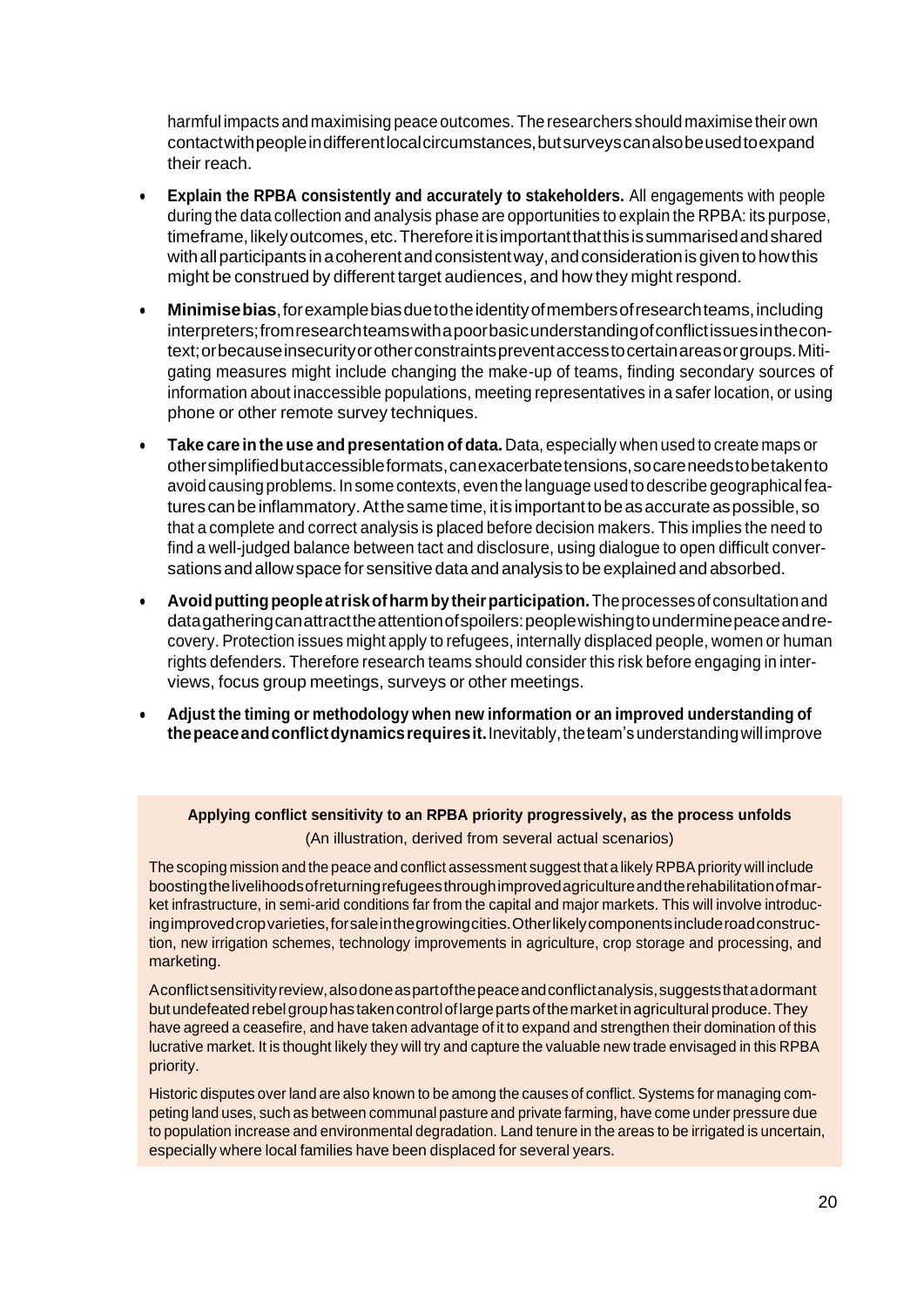as the RPBA develops, and the context itself may also change. This may mean adapting the original research plan.

This leads to a concern that the proposed irrigation and other improvements will increase land values several fold, and may spark land grabs by well-connected elites, leaving the original land users worse off, and creating tensions between different ethnic groups.

These factors are identified and explored during the assessment phase of the RPBA, leading to a modified priority that emphasises improving clarity on land tenure, using detailed and participatory survey techniques, as a necessary first step in implementation. The initiative is also linked to the peace process: if the rebelgroup disarms, its members will be eligible to play a legitimate and legal role as cultivators or merchantsofmarketproduce,withpotentialaccesstolandandtechnicalassistance.Thiswillneedtobe monitored carefully to ensure that they genuinely disarm.

When thisidea is reviewed at the prioritisation stage of the RPBA, it is presented in full, including with this conflict sensitivity information. Reviewers can therefore use this information to ask the necessary questions about mitigation, and satisfy themselves that the priority is conflict sensitive, and is likely to be effective.Theycanalsostipulatefurtherconflictsensitivitymeasurestobetakenduringthedetailedproject design phase.

### c) Embedding conflict sensitivity in the RPBA report

The RBPA report, including proposed financing and implementation arrangements, sets the near term recovery and peacebuilding agenda, and creates opportunities to explore a longer term vision for recovery and peace. If conflict sensitivity has been taken into account throughout the RPBA process, this will be reflected in the report. But many of the people and institutions who will use the report as the basis fortheirplanning,willnothavebeeninvolvedintheRPBAprocess.Someoftheconflictsensitivityand peacebuilding elements of the RPBA, as well as its overall coherence, may therefore become lost once thestrategyisputintopracticebyamyriadofagenciesandindividuals.Itisthereforeimportanttoensure that conflict sensitivity issues are articulated explicitly. Ways to achieve this include:

- **Considerthe conflict sensitivity of different financing and implementation channels**, such as the comparative speed of delivery or on-the-ground knowledge of different agencies, their capacity to monitor conflict sensitivity and adjust programmes accordingly, the advantages and disadvantages of programming through local or national government agencies or NGOs, including their perceived ethnic, religious or political affiliations. In some cases, the report may propose further due diligence, or mitigation measures, to be conducted before actual programmes are initiated.
- **Identify specific conflict sensitivity risks and mitigation measures intheRPBA report**, and flag them in the executive summary.
- **Review the draft RPBA documents from a conflict sensitivity perspective**, as part of the formal review process.
- **Articulatehow the peacebuilding priorities – including cross-cutting elements – can be initiated** in year one, so they are not lost among more eye-catching higher budget recovery items.
- **Consider how the RPBA report will be communicated to different audiences**, and craft suitably accessible materials to facilitate this.
- **Include key conflict sensitivity concerns in any agreements based on the RPBA**, such as mutual accountability frameworksagreedbetweengovernmentsandinternationalagencies.
- **Include a conflict sensitivity review as part of the regular (e.g. six-monthly)review** of RPBA implementation established by the government and its institutional RPBA partners. This could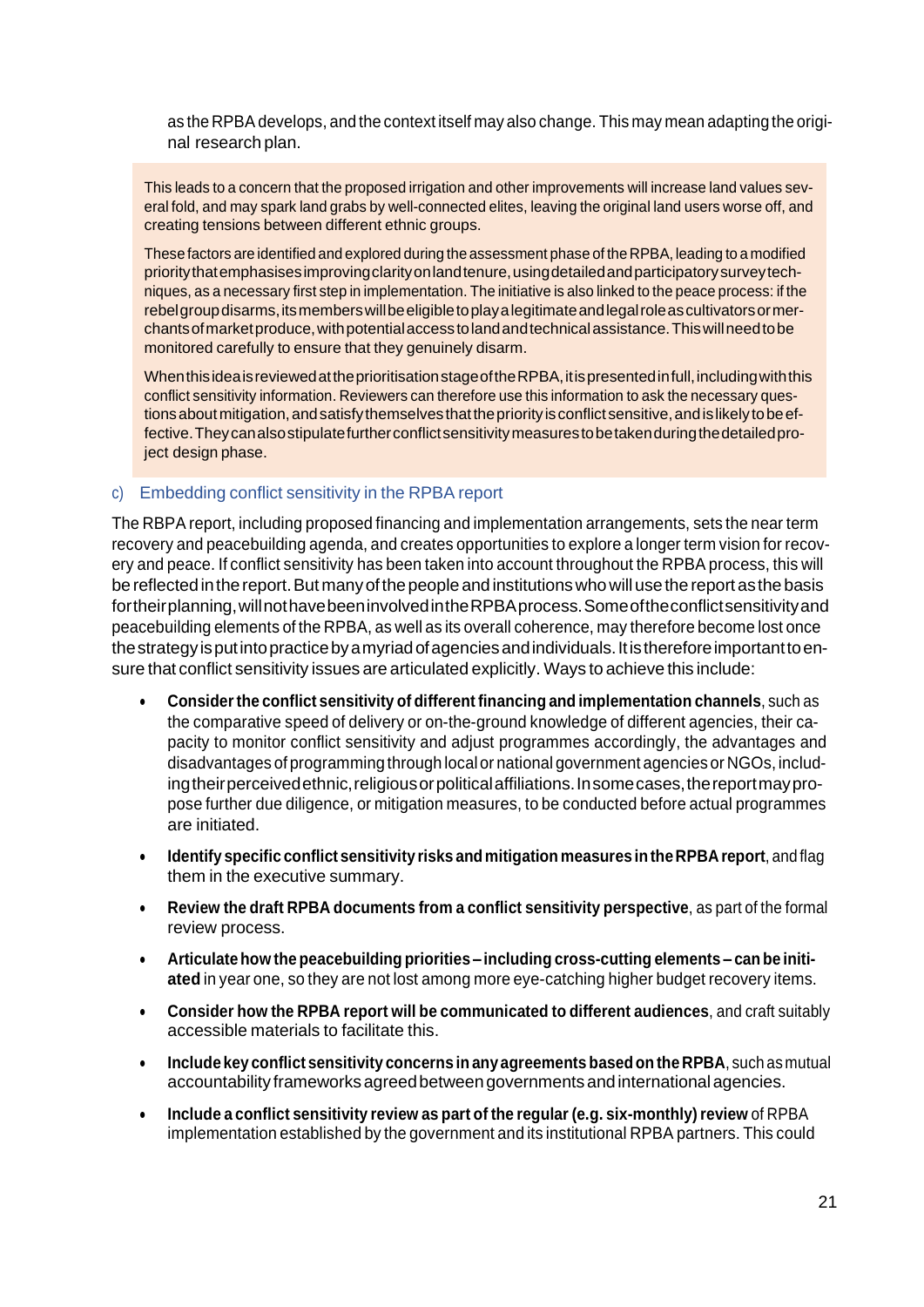befacilitatedbyproposingashortsix-monthlyconflictsensitivityreport,tobedrawnupand formally considered as part of each regular monitoring review.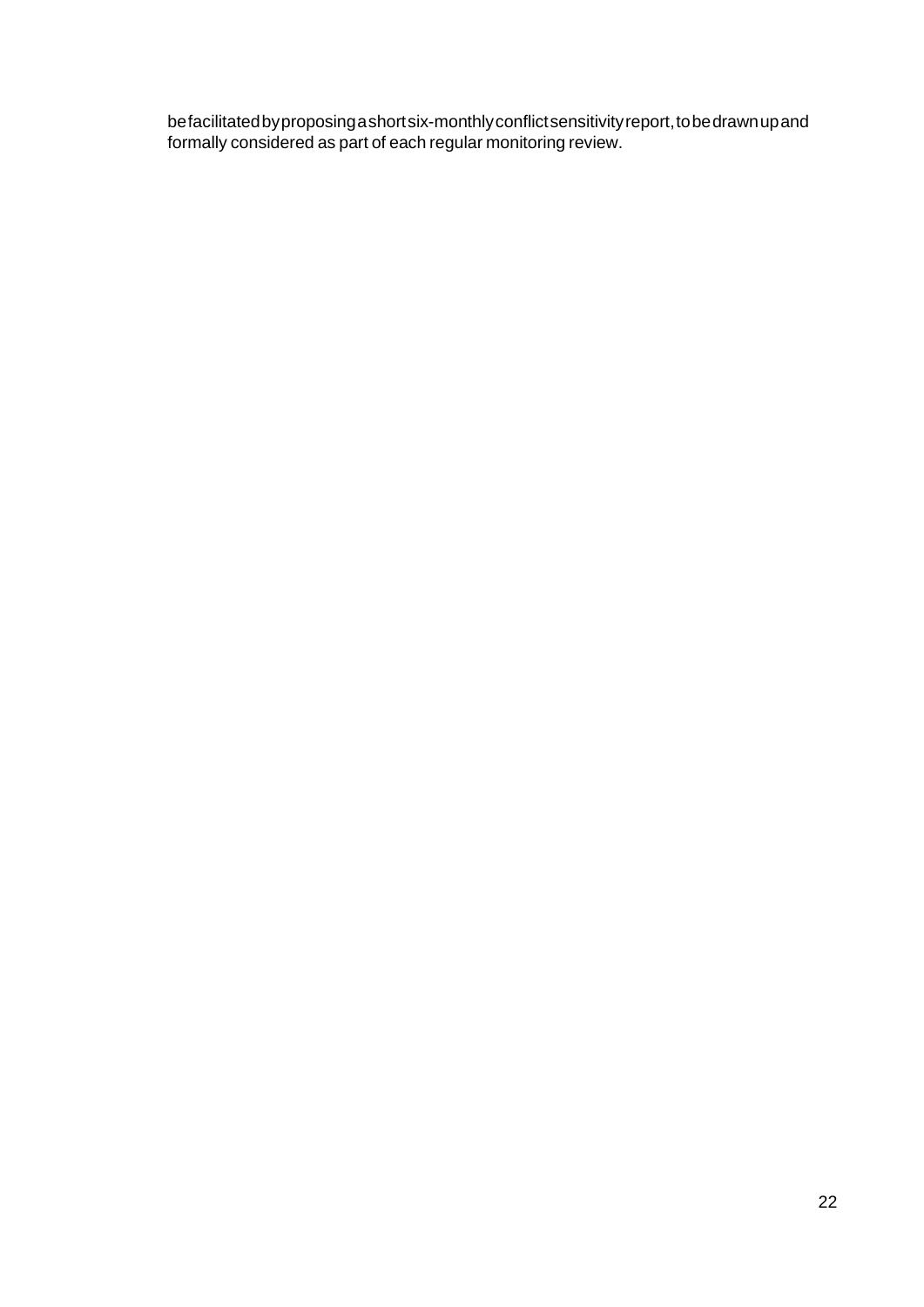# **Figure8:Guiding conflict sensitivityquestions fordata collection and analysis (steps 3, 6 and8, see Figure 5)**

Gender and other identities, and conflict sensitivity principles (fig. 4), should be considered throughout

#### **Peace and conflict analysis<sup>5</sup>**

What are the main manifestations of conflict and peace, and how have these evolved? What are the likely peace and conflict scenarios in the near to medium term? Any expected shocks or major breakthroughs?

What are the main proximate and underlying causes and triggers of conflict?

Which actors or groups are contributing or might contribute to peace or conflict, and what are their interests?

What are the openings for peacebuilding, for example addressing the well-being, interests or grievances of different actors, orimproving:

- the safety of different groups
- incentives to renounce violence and improve stability
- governance: relationships among and between people, and between people and the authorities
- fair access among different groups, to decent livelihoods, services and justice?

#### **Conflict sensitivity analysis**

How might each proposed peace or recovery priority contribute to or undermine the factors listed above?

How might peace and conflict dynamics affect the implementation of each RPBA priority?

How might different stakeholders perceive the RPBA or any particular priority within it? Consider different interest and identity groups. Who will see it as an opportunity, and who will see it as a threat? How might they react? Are RPBA proposals explicit and realistic? Might they raise unrealistic expectations?

Are any risks of negative impacts either on the context or the RPBA priorities acceptable? What mitigation measures should be taken? Are these sufficient?

#### **Conflict sensitive assessment process**

Do all team members use an accessible, succinct explanation of the RPBA purpose and process in stakeholder engagement? Does it communicate a message that supports peacebuilding, social cohesion, gender inclusion and equity?

Are there any risks of bias, or the appearance of bias, in the data collection and analysis process?

Has the data collection and analysis engaged different stakeholder groups?

#### **RPBA report**

Are conflict sensitivity risks and mitigation measures identified in the RPBA report? Is the report clear about how peacebuilding priorities will be taken forward?

Are the proposed implementation arrangements conflict sensitive?

- Are there any questions of political, religious or ethnic affiliation that could undermine trust or effectiveness?
- Any risks of corruption or bias in beneficiary selection?
- Do proposed arrangements offer sufficient on-the-ground knowledge and presence, can they mobilise at an appropriate speed, do they have the capacity to monitor conflict sensitivity and adjust programmes accordingly

<sup>&</sup>lt;sup>5</sup> See also Annex 1 for more details on peace and conflict assessments.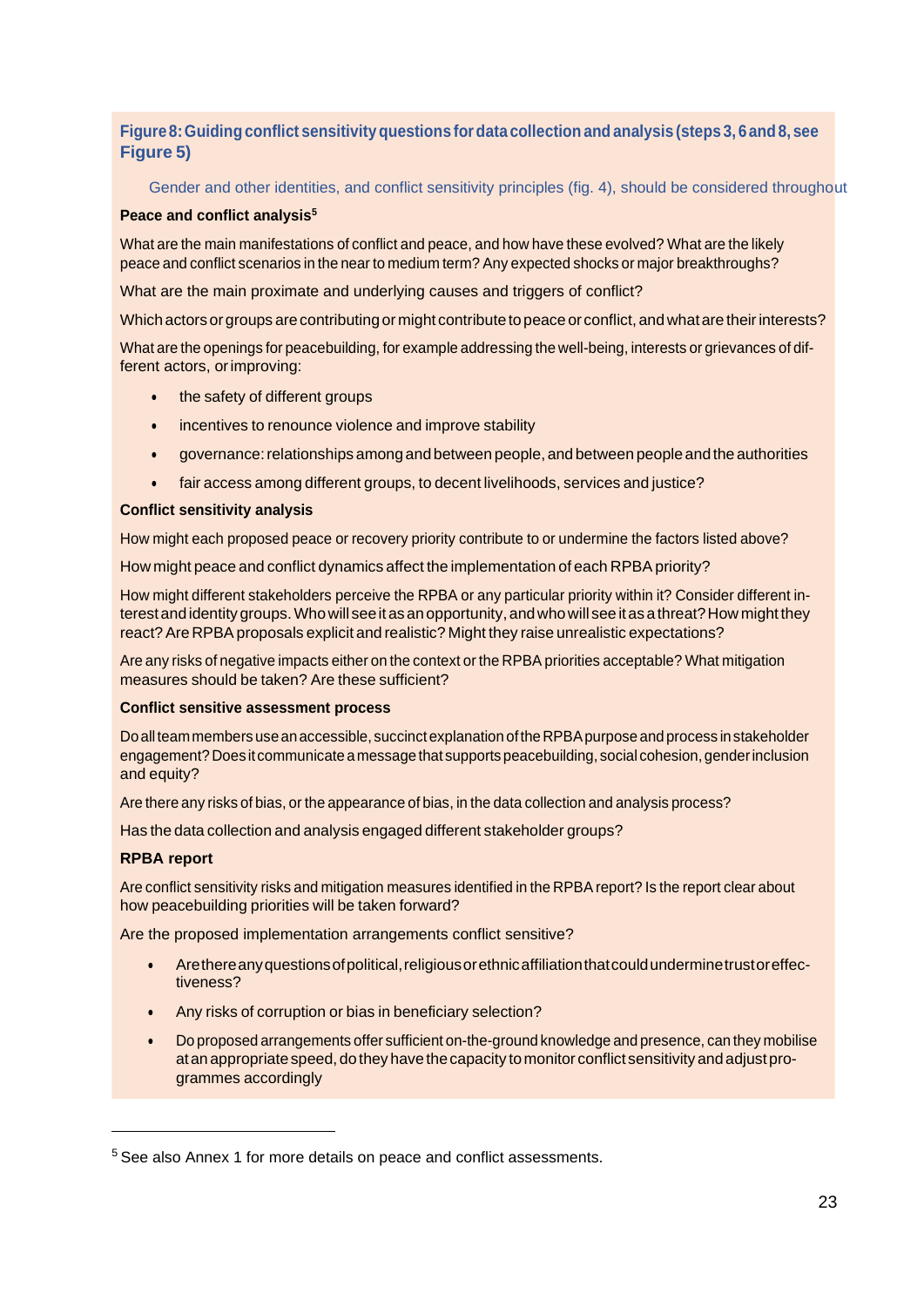# <span id="page-26-0"></span>5. Conclusion

At the heart of the foregoing guidance, is the recommendation to:

- follow the conflict sensitivity principles in section 3,
- payparticularattentiontoframingtheRPBAwithconflictsensitivityinmind,andtomaintaining a balance between, and integrating, peacebuilding and recovery priorities,
- deploy conflict sensitivity expertise across RPBA teams,
- integrate conflict sensitivity into the peace and conflict analysis right from the start, and
- clearly articulate explicit conflict sensitivity issues and mitigation strategies in the RPBA documents, and establish mechanisms for monitoring and adjusting the RPBA during implementation.

Every recovery and peacebuilding context is different, and the approach used to conflict sensitise each RPBA will reflect this. Ultimately, the conflict sensitivity and therefore the effectiveness of any RPBA will depend on the commitment, creativity and expertise of those involved.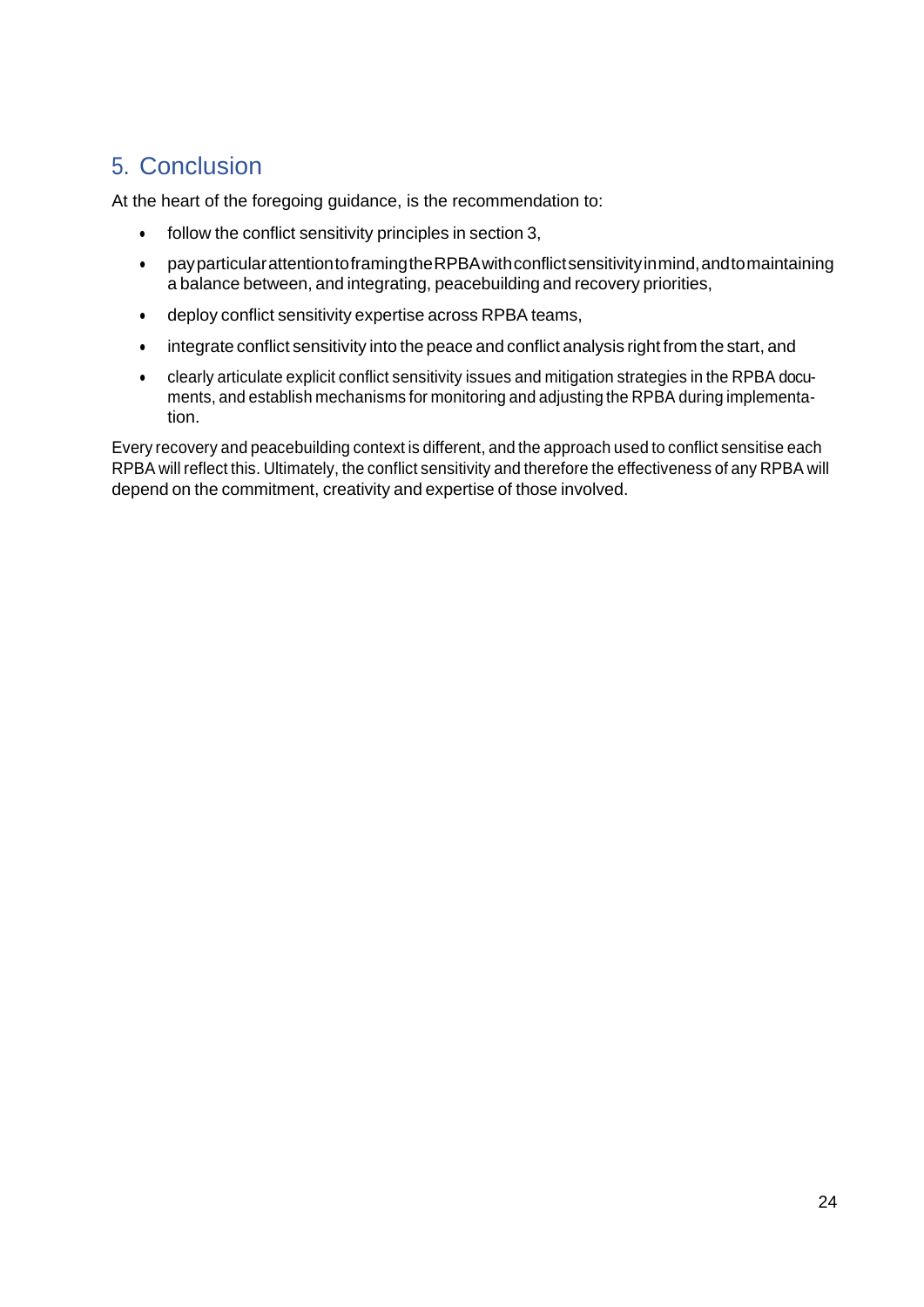# <span id="page-27-0"></span>Annex 1: Peace and Conflict Analysis Model

Thisisadaptedfrom Figure5,ThebasicsofaConflictAnalysis,in*JointRecoveryandPeacebuildingAssessments(RPBAs):APracticalNotetoAssessmentandPlanning(2017)*.Themainadaptationsareto clarifythattheanalysisshouldconsiderthedriversandopportunitiesforpeace,aswellasthosefor conflict, and the conflict sensitivity of likely RPBA priorities.

**Whatis it?**Apeace and conflict analysis assists with analysing a specific context and developing strategiestoreduceoreliminatetheimpactandconsequencesofconflict,andreducethefutureriskofviolence. It provides a deeper understanding of the issues that can drive violent conflict, and the dynamics and opportunities that have the potential to promote peace. In the context of an RPBA it helps determinewhat anRPBAneeds to assess andaddress. It alsohelps toassess andensure theconflict sensitivity of RPBA priorities, by identifying the potential for interactions between those priorities and the peaceandconflictdynamics,andanylikelyeffectseitheronpeaceandconflictdynamicsorontheinterventions themselves.

**How to do it?** There are several methodologies and tools to conduct a peace and conflict analysis. All provide a structured analytical framework to analyse the causes, actors, triggers and dynamics of the conflict, and capacities for peace at the local, national, regional, and international levels. Key elements of a peace and conflict analysis:

### **ANALYSIS OF THE PEACE AND CONFLICT CONTEXT**

- **Situationanalysis**:Currentandemerginghistorical,political,economic,security,socio-cultural andenvironmentaldynamicsinaconflict-affectedareaataspecificpointintime,complemented with a chronology of key facts and events.
- **Factor or causal analysis**: Identify 'conflict factors' and 'peace factors' across political, socioeconomic, security, and environmental dimensions. These include: a) root/structural factors of conflictsuchasdivisionsinsociety;b)immediate/proximatefactorsi.e.thevisiblemanifestationsoftheconflict;c)Triggersi.e.events/issues/shocksthatcouldleadtofurtheroutbreaksof violence;and,d)opportunitiesandcapacitiesforpeacei.e.elementswithinthecontextthat mitigatetheemergenceandproliferationofviolentconflict,andstrengthenthefoundationsfor peacebydrawingupontheresilienceofasociety,andlikelyopportunitiestostrengthenthese and to prevent or reduce violence, such as functional connectors. Where applicable, the analysis shouldinclude factors that contribute to, and facilitate, phenomena such as forced migration, radicalisation, violent extremism and wider geopolitical influences and trends.
- **Stakeholder analysis**: Identify local, national, regional and international actors (individuals, groups and institutions) that influence - or are influenced by - the conflict. This should include an exploration of their interests, goals, positions, capacities and relationships, how they interrelate and reinforce opportunities for peace or instigate conflict.
- **Conflict dynamics and drivers of change**: Understand the interactions among context, causes and actors, the distribution of violence, its nature and triggers.
- **Scenarios**: An outline of possible future directions of conflict and opportunities for peace. Any likely internal/external shocks?What openings for peacebuilding does the context analysis suggest, for example addressing the interests or grievances of different actors, or improving:
	- $\circ$  the safety of different groups
	- o incentives to renounceviolence
	- o governance: relationships among and between people, and between people and the authorities
	- $\circ$  fair access among different groups, to decent livelihoods, services and justice?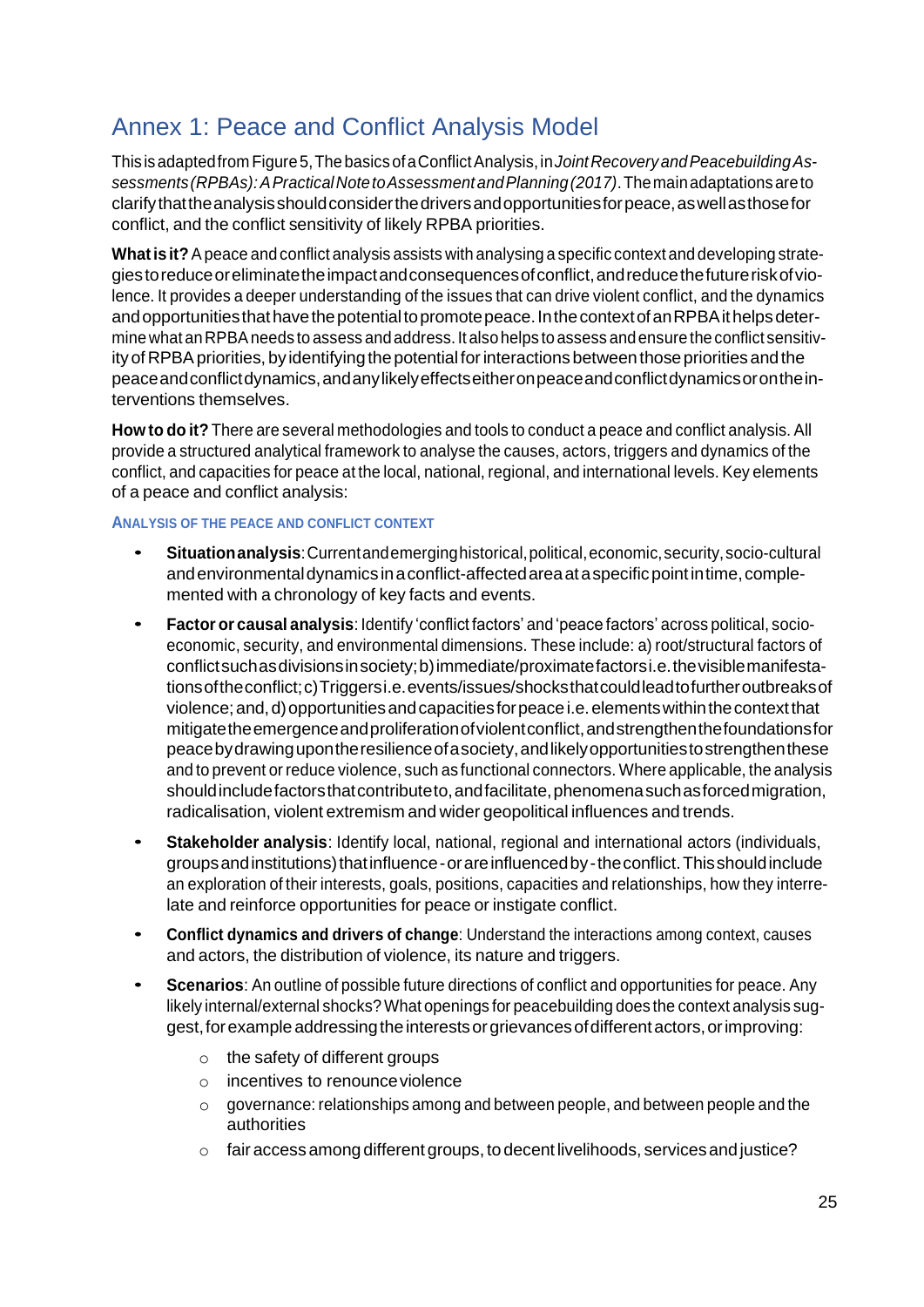### **ASSESSING THE RESPONSES**

• **Responses**: Identify existing and planned responses to the conflict -internal and external- taking into account all actors, including development, military and security, political, diplomatic, social and economic. Identify areas where there may be gaps or overlaps in programming, ensuring that all the relevant issues are effectively addressed, and that resources are not wasted on duplication ofprogramming.

### **CONFLICT SENSITIVITY**

- **Priorities**: Identify the likely recovery and peacebuilding priorities, and consider them from <sup>a</sup> conflict sensitivity perspective:
	- o How might each proposed peace or recovery priority interact with the peace and conflict dynamics identified, e.g. contribute to or reduce them?
	- o How might peace and conflict dynamics affect the implementation of each RPBA priority?
	- o HowmightdifferentstakeholdersperceivetheRPBApriorities?Whowillseeitasan opportunity, and who will see it as a threat? How might they react? Are RPBA proposals explicit and realistic? Might they raise unrealistic expectations?
	- $\circ$  Are any risks of negative impacts either on the context or the RPBA priorities acceptable? What mitigation measures should be taken? Are these sufficient?
- **Typesofinteraction**: Thefollowing categories may be helpful inconsidering ways thatrecovery and peacebuilding assistance interact with peace and conflict dynamics:
	- $\circ$  Distribution effects: where groups perceive that assistance is distributed along the lines of existing divisions or tensions
	- o Recognition effects: where working with or alongside other actors can increase their perceived legitimacy, recognition or status
	- o Economic market effects: where assistance undermines, replaces or enhances markets
	- $\circ$  Capacity effects: where assistance replaces existing structures or institutions
	- $\circ$  Theft/diversion: where actors steal or misdirect assistance to their own constituencies or to pursue their own interests
	- $\circ$  Modelling behaviour: where stakeholders see how assistance providers behave as a model for how toact

### **References**

Guidance Note to Conduct Joint Conflict and Stabilisation Assessments, UK Stabilisation Unit, 2015 Guidance note on the use of Conflict Analysis in support of European Union external action, European Union, 2013

Conducting a Conflict and Development Analysis (CDA), United Nations Development Group, 2016 Guidance Note on Conflict Sensitivity and Sustaining Peace (United Nations working draft, July 2019).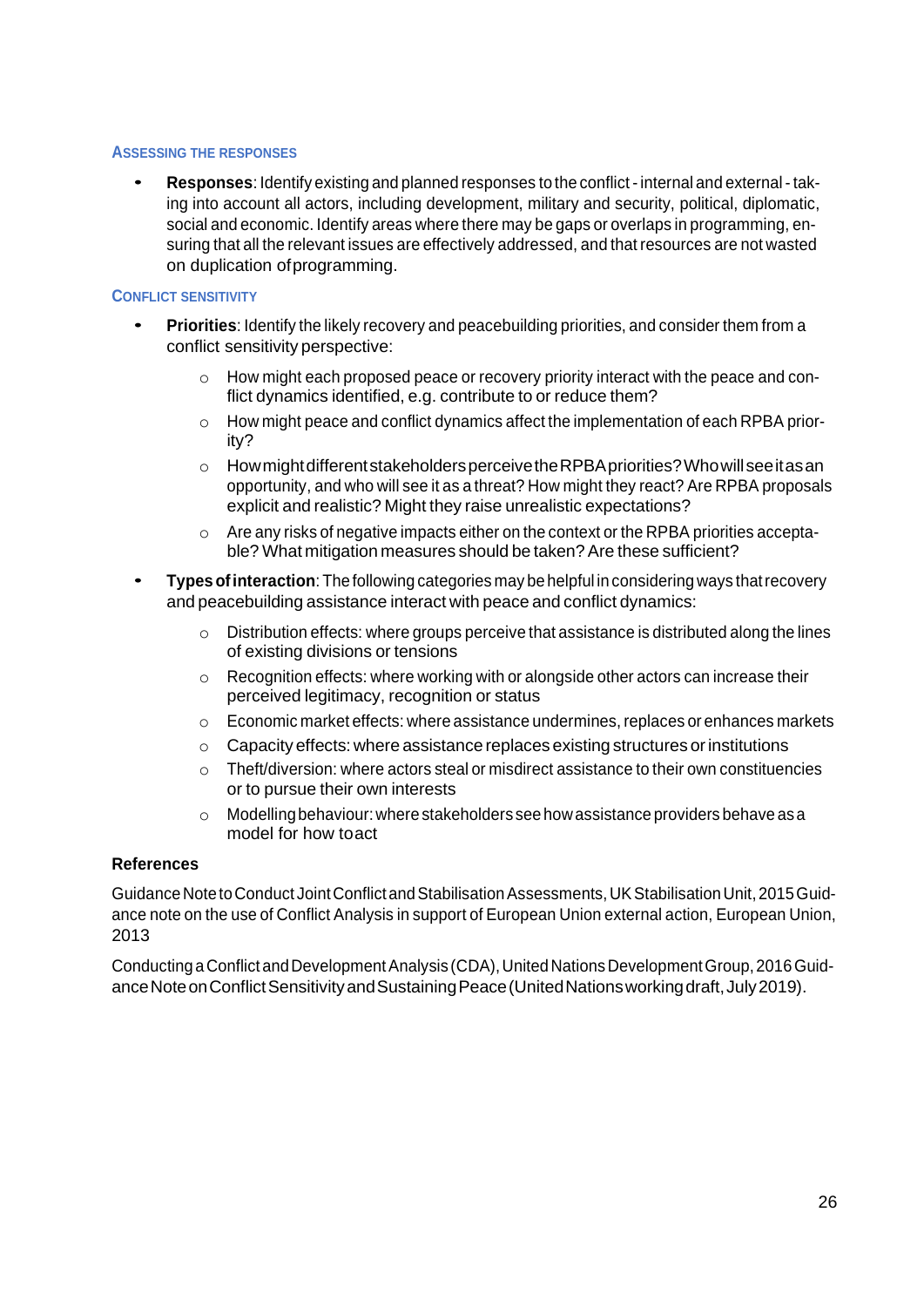# Annex 2. Scope and Phases of a Recovery and Peacebuilding Assessment<sup>6</sup>

WhilstthescopeofanRPBAwillvarydependingonthecontext,anRPBAwill,ataminimum,focuson:the conflict and security situation; host government position and capacities; institutional interests; and available resources. The RPBA approach selected for each country will be informed by a thorough understanding of the causes and dynamics of the conflict, including its impact on different sectors (including political, economic and social) and population groups (e.g. women, youth, elderly and disabled). It will also provide a clear picture of key recovery and peacebuilding needs and priorities across different sectors, as well as the strategies and resources required to address them. Generally, the RPBA process will comprise of three phases:

# **Pre-assessment phase**

This phase of the RPBA process seeks to understand the rationale for an RPBA, to confirm/ establish nationalownershipandleadershipfortheendeavour,andtolaythegroundworkforbroadandinclusive 'buy-in' for its outcome. This phase begins with a pre-assessment mapping and scoping mission, structured by a terms of reference (TOR) that outlines the scope of the RPBA, including its timeframe for completion, and the resources required to conclude it. The scoping mission is undertaken by a joint European Union (EU), United Nations (UN) and World Bank (WB) team in collaboration with national counterparts.Duringthis phase aconflict analysis (that assesses thecauses/drivers, stakeholders, dynamics ofconflictaswellaslocalpeacecapacities)shouldbeconductedorinitiatedtoinformthewiderRPBA.

# **Assessment, prioritization, and planning phase**

Based on the outcome of the pre-assessment, and if so decided, assessment teams will then undertake the full assessment to identify, prioritize and sequence different recovery and peacebuilding requirements. The outcome for this phase consists of a recovery and peacebuilding plan, a transitional results matrix, and an outline of implementation and financing options.

# **Validation and finalization phase**

This phase focuses on reaching a formal agreement between the government and partners, both internal and external, on the recovery and peacebuilding plan and results matrix, implementation modalities (including coordination and monitoring), and financing arrangements.

<sup>&</sup>lt;sup>6</sup>This annex is copied directly, from: Joint Recovery and Peacebuilding Assessments (RPBAs). A Practical Note to Assessment and Planning. European Union, United Nations, World Bank, 2017.